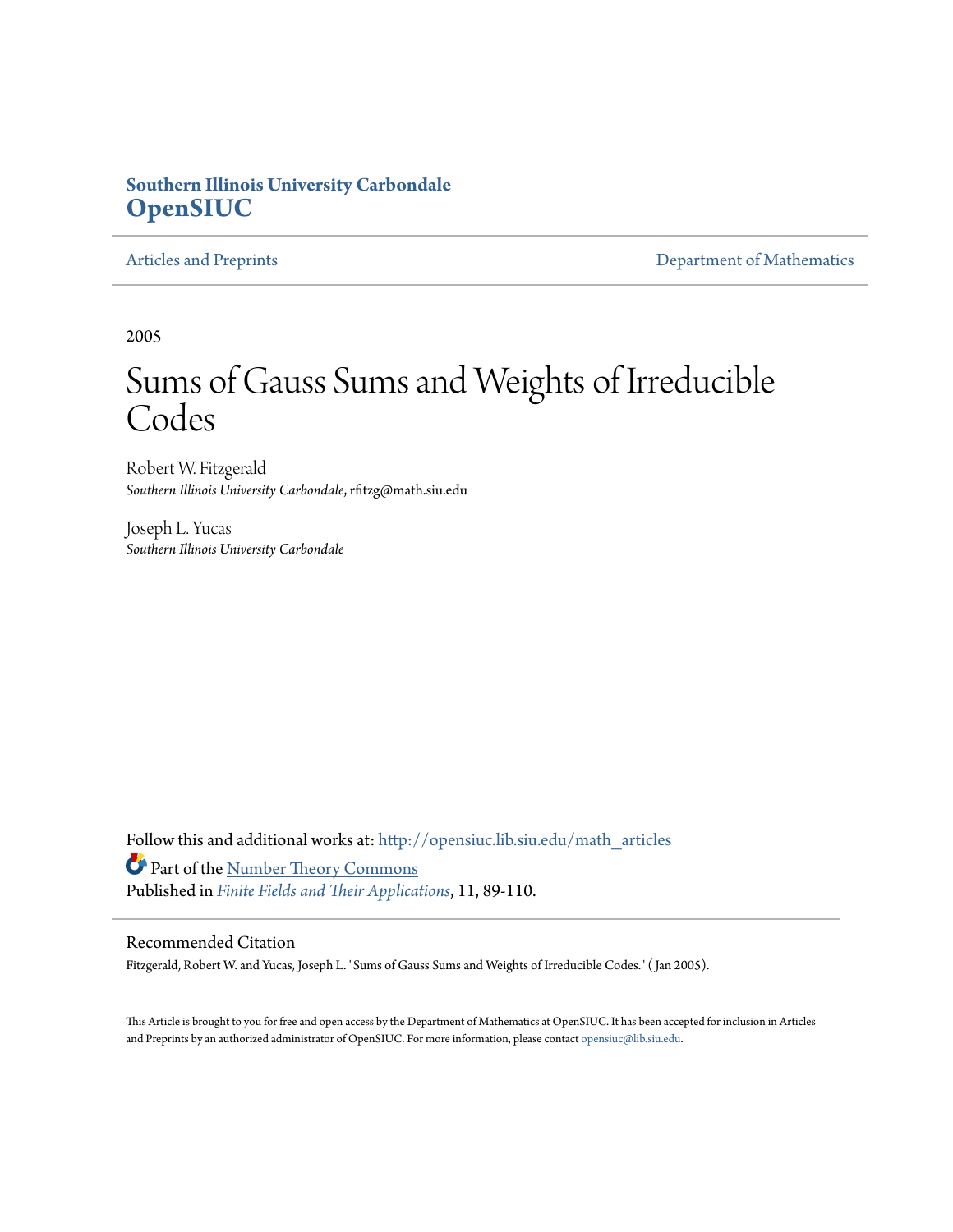# Sums of Gauss Sums and Weights of Irreducible Codes

Robert W. Fitzgerald and Joseph L. Yucas

#### Abstract

We develop a matrix approach to compute a certain sum of Gauss sums which arises in the study of weights of irreducible codes. A lower bound on the minimum weight of certain irreducible codes is given.

KEYWORDS: Gauss sums, codes, weights.

# 1 Introduction

Let d be a positive odd integer and set  $e = ord_d(2)$ , the order of 2 mod d. We will let L denote the field  $\mathbb{F}_{2^e}$ , and for a positve integer s, we set  $K = \mathbb{F}_{2^{se}}$ .

For a multiplicative character,  $\chi: K^* \to \mathbb{C}$ , the *Gauss sum* of  $\chi$  is defined as

$$
g_K(\chi) = \sum_{\beta \in K^*} (-1)^{tr(\beta)} \chi(\beta),
$$

where tr denotes the usual trace map  $tr_{K/\mathbb{F}_2}$ . Basic results on Gauss sums may be found in [8] and [6].

Computing Gauss sums over  $K$  can be reduced to computing them over L via the Hasse-Davenport Theorem [5].

**Theorem 1.1.** (Hasse-Davenport) Suppose  $\lambda$  is a multiplicative character on L. Let  $\chi$  be the multiplicative character on K defined by  $\chi = \lambda \circ N$ where N is the usual norm map  $N_{K/L}$ . Then

$$
g_K(\chi) = (-1)^{s-1} g_L(\lambda)^s.
$$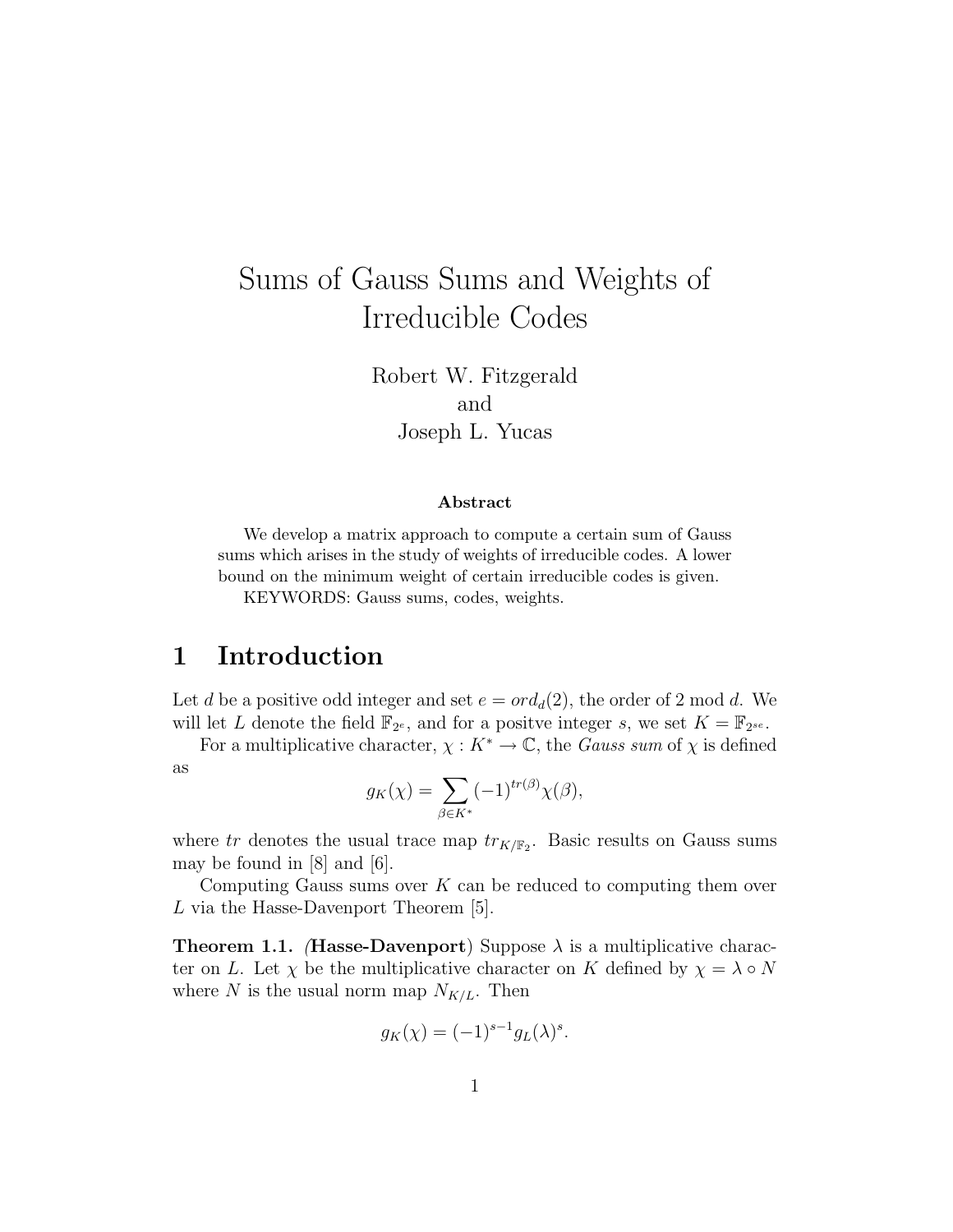Generally, it is hard to determine Gauss sums explicitly. They have only been computed when the subgroup generated by 2 in  $(\mathbb{Z}/d\mathbb{Z})^*$  has index 2 or contains -1, see [15], [2], [11] and [7]. For applications of these computations to irreducible codes see  $[2]$ ,  $[4]$ ,  $[3]$ ,  $[12]$  and  $[14]$ .

Let  $c(x)$  be an irreducible polynomial over  $\mathbb{F}_2$  of degree se and order  $n = (2^{se} - 1)/d$ . The *irreducible code* C based on  $c(x)$  is the cyclic code generated by  $(x^{n}-1)/c(x)$  over F. For background information on irreducible codes see [9].

The code **C** may be described explicitly. Let  $\theta$  be a primitive  $n^{th}$  root of unity in K. There is one code word for each  $\beta \in K$ , namely,

$$
cw(\beta) = (tr(\beta), tr(\beta\theta), \dots, tr(\beta\theta^{n-1})).
$$

In [14], Van Der Vlugt has shown that

$$
wt(cw(\beta^{-1})) = \frac{1}{2d}[2^{se} - \sum \chi(\beta)g_K(\chi)],
$$

where  $wt$  denotes the weight of the code word and where the sum is over all non-trivial characters  $\chi$  satisfying  $\chi^d = \epsilon$ .

The sum

$$
\sum \chi(\beta) g_K(\chi)
$$

will be the main concern of this paper. In section 2 we develop a matrix approach for computing this sum. We then use this matrix technique in section 3 to obtain a lower bound for the minimal weight of  $\mathcal C$  in the case  $s = 2$  and  $d = 2<sup>k</sup> - 1$  for some positive integer k. In section 4 we discuss applications of this sum in linear recurrences and diagonal equations.

Although we restrict our attention to binary codes, the methods of this paper can also be applied to codes in odd characteristic.

# 2 The Matrix Approach

## 2.1 The sum

Define an equivalence relation on  $\mathbb{Z}/d\mathbb{Z}$  by:  $a \sim b$  iff  $a = b2^t$  for some  $t \in \mathbb{Z}$ . Let H be the subgroup of  $(\mathbb{Z}/d\mathbb{Z})^*$  generated by 2. The equivalence classes of ∼ have the form  $cH = \{ch : h \in H\}$ , for  $c \in \mathbb{Z}/d\mathbb{Z}$ . These are the well-studied *cyclotomic cosets*.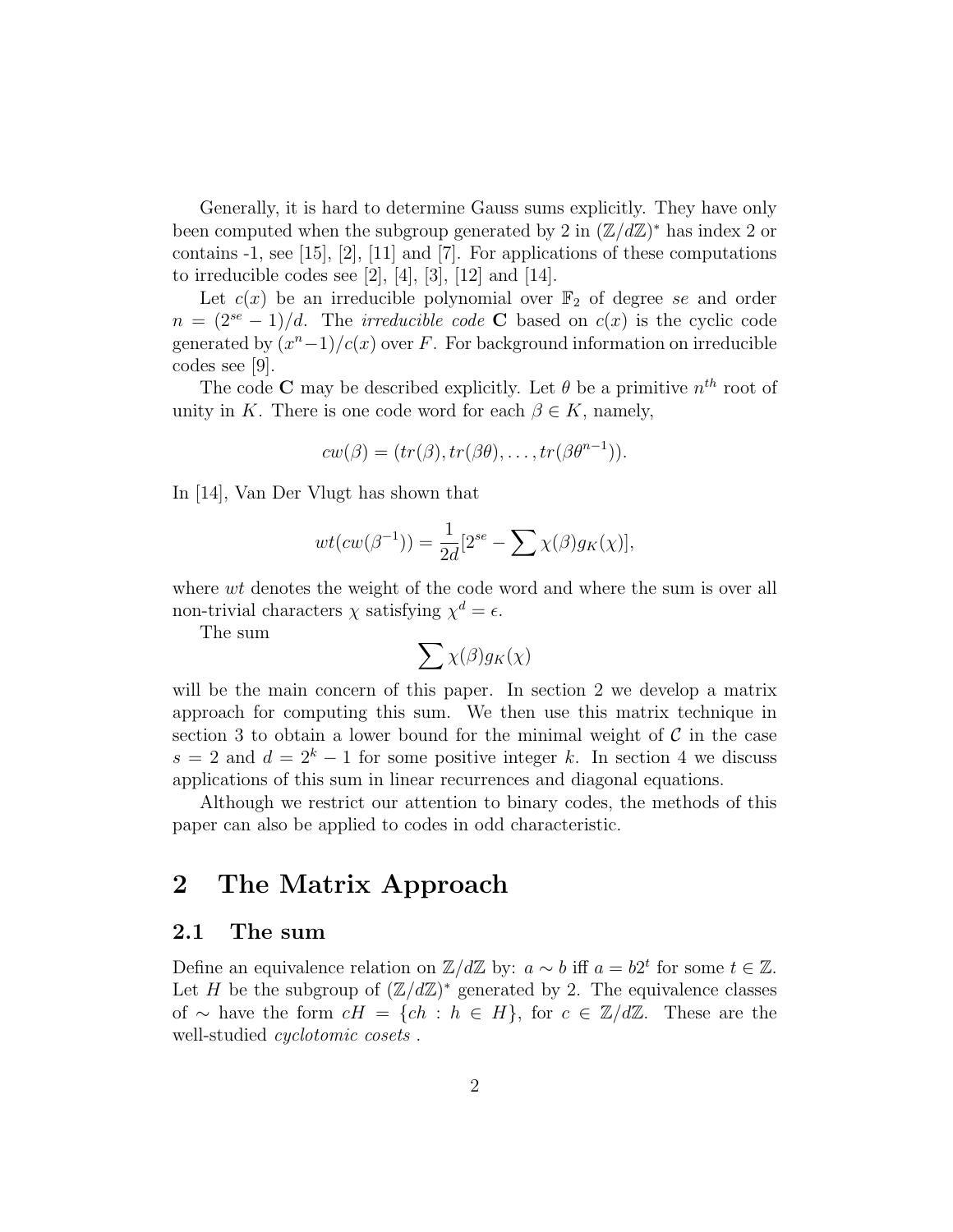The following theorem is well known. It follows for example from Theorem 2.47 of [8].

**Theorem 2.1.** (1) The number of equivalence classes of  $\sim$  is given by

$$
NC(d) = \sum_{f|d} \frac{\phi(f)}{ord_f(2)}.
$$

When  $f = 1$  we take  $\phi(f)/\text{ord}_f(2)$  to be 1.

(2) For any  $0 \neq c \in \mathbb{Z}/d\mathbb{Z}$ ,  $|cH| = ord_f(2)$ , where  $f = d/(c, d)$ .

(3) For any  $b, c \in \mathbb{Z}/d\mathbb{Z}$ ,  $|bcH|$  divides  $|cH|$ .

**Lemma 2.2.** Let  $\chi$  be a multiplicative character of K. Then  $g_K(\chi^2)$  =  $g_K(\chi)$ .

Proof:

$$
g_K(\chi^2) = \sum_{x \in K^*} (-1)^{\text{tr}x} \chi^2(x) = \sum_{x \in K^*} (-1)^{\text{tr}(x^2)} \chi(x^2) = g_K(\chi),
$$

since  $K^2 = K$ .

Throughout, we fix a primitive root  $\alpha$  of L and a primitive  $d^{th}$  root of unity,  $\omega$ . Let  $\lambda$  denote the multiplicative character of L sending  $\alpha$  to  $\omega$ . Then the list of multiplicative characters of L with trivial  $d^{th}$  power is:  $\epsilon, \lambda, \lambda^2, \ldots, \lambda^{d-1}.$ 

Pick a primitive root  $\delta$  of K such that  $N_{K/L}(\delta) = \alpha$ . Set  $\chi = \lambda \circ N_{K/L}$ . Then  $\chi^i = \lambda^i \circ N_{K/L}$  and the characters of K with trivial dth power are  $\chi^i$ for  $0 \leq i \leq d-1$ . The sums we want to compute then become

$$
\sum_{i=1}^{d-1} \chi^i(\delta^j) g_K(\chi^i).
$$

We will let  $\mathcal C$  denote a fixed and ordered set of representatives of the cyclotomic cosets mod d.

For  $s \geq 0$ , define  $Sum(j, s)$  by

$$
Sum(j, s) = \sum_{0 \neq c \in C} \left[ \sum_{i \in cH} \lambda^{i}(\alpha^{j}) \right] g_{L}(\lambda^{c})^{s}.
$$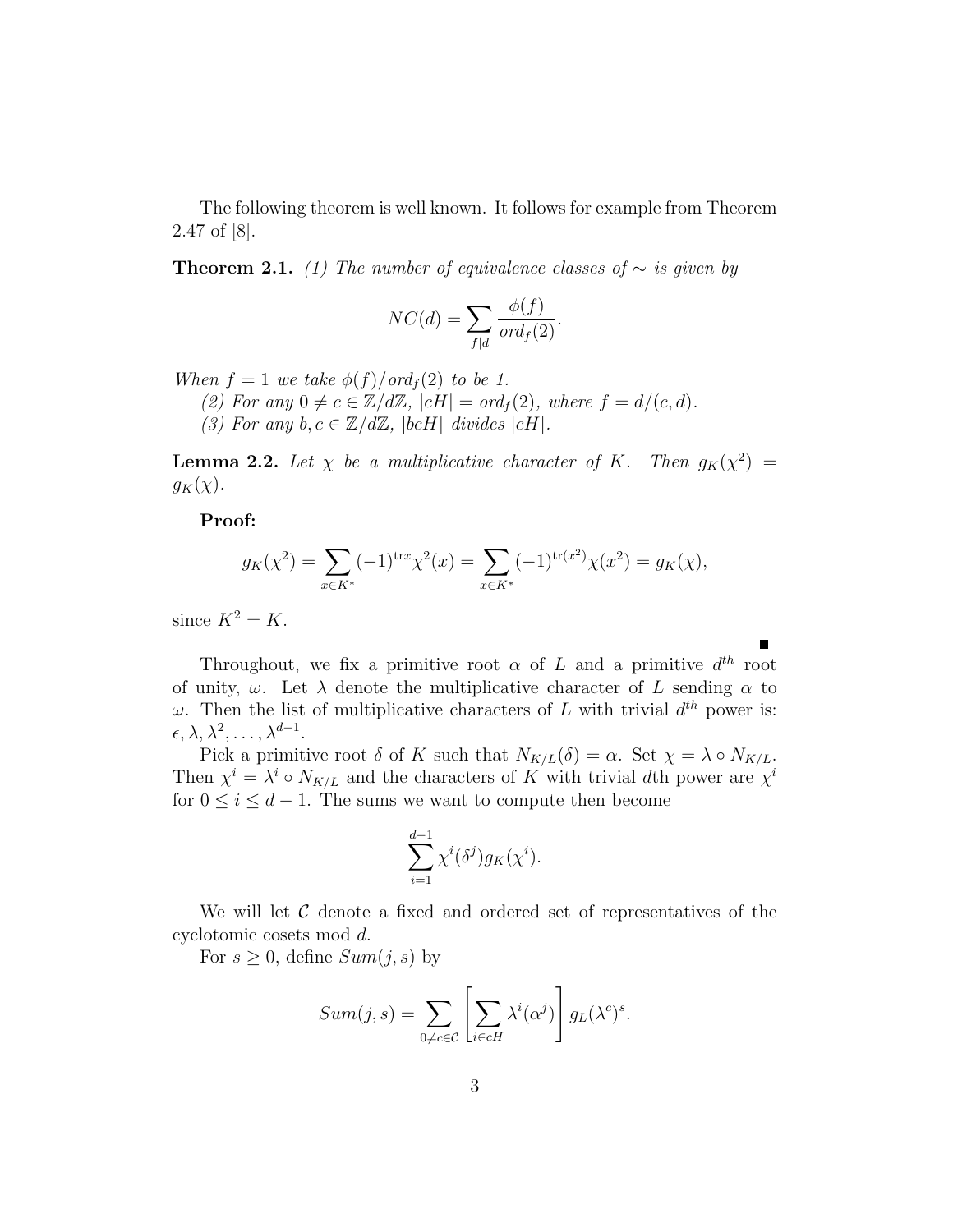Lemma 2.3.

$$
\sum_{i=1}^{d-1} \chi^i(\delta^j) g_K(\chi^i) = (-1)^{s-1} Sum(j, s).
$$

Proof:

$$
\sum_{i=1}^{d-1} \chi^i(\delta^j) g_K(\chi^i) = \sum_{0 \neq c \in \mathcal{C}} \left[ \sum_{i \in cH} \chi^i(\delta^j) \right] g_K(\chi^c) \text{ by Lemma 2.2}
$$

$$
= (-1)^{s-1} \sum_{0 \neq c \in \mathcal{C}} \left[ \sum_{i \in cH} \chi^i(\delta^j) \right] g_L(\lambda^c)^s,
$$

by the Hasse-Davenport Theorem. Now,

$$
\chi^{j}(\delta^{j}) = \lambda^{i}(N_{K/L}(\delta^{j})) = \lambda^{i}(\alpha^{j}).
$$

 $\blacksquare$ 

Proposition 2.4.  $Sum(2j, s) = Sum(j, s)$ .

Proof: Let

$$
C(j, c) = \sum_{i \in cH} \lambda^{i}(\alpha^{j}).
$$

Notice that

$$
C(2j, c) = \sum_{i \in cH} \lambda^{i}(\alpha^{2j}) = \sum_{i \in cH} \omega^{2ij} = \sum_{i \in cH} \lambda^{2i}(\alpha^{j}) = C(j, c),
$$

since the sum is over  $cH$  and  $2i \in cH$  if and only if  $i \in cH$ . Hence, by the Lemma 2.3 we have,

$$
Sum(2j, s) = \sum_{0 \neq c \in C} C(2j, c)g_L(\lambda^{cs}) = \sum_{0 \neq c \in C} C(j, c)g_L(\lambda^{cs}) = Sum(j, s).
$$

Consequently, we have now reduced the computation of the sums down to computing just  $Sum(c, s)$  for  $c \in \mathcal{C}$ .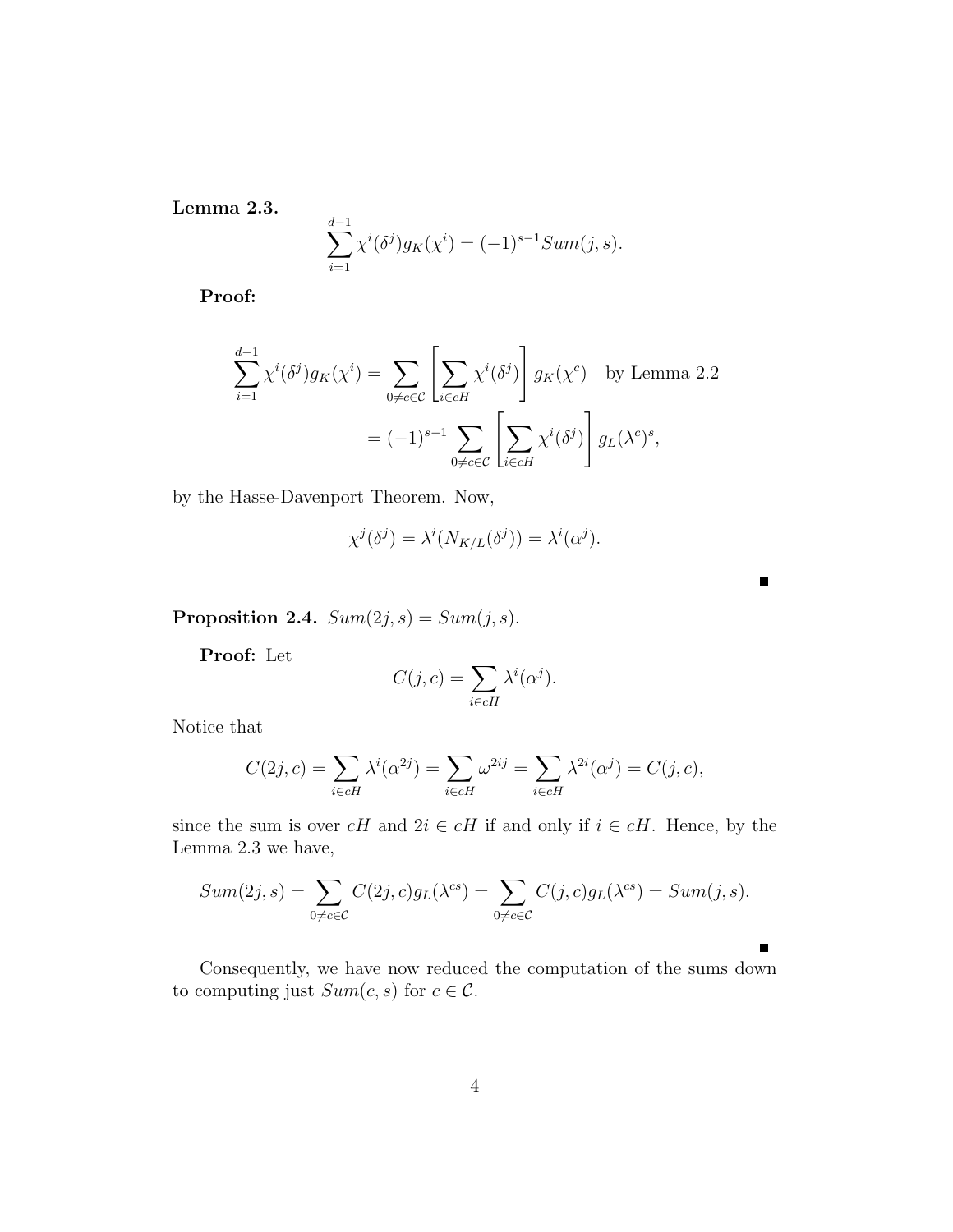**Theorem 2.5.** Let  $c(x)$  be an irreducible polynomial over  $\mathbb{F}_2$  of degree se and order  $n = (2^{se} - 1)/d$ . Further, let **C** be the irreducible code based on  $c(x)$ .

(1) The maximum number of distinct non-zero weights of  $C$  is  $NC(d)$ .

 $(2)$ Assume that **C** has exactly  $NC(d)$  many distinct weights. Then the number of codewords of weight

$$
\frac{1}{2d}\left(2^{se} + (-1)^s Sum(c, s)\right)
$$

is  $|cH|n$ .

**Proof:** (1) is by Proposition 2.4. For (2) note that  $\chi^d = \epsilon$  implies  $\chi(\delta^d)$  = 1. Then for any integers c, h, j we have  $Sum(ch+jd, s) = Sum(ch, s)$ , which is in turn equal to  $Sum(c, s)$  by Proposition 2.4. Then for each  $ch \in cH$  and each  $0 \leq j \leq n$ , the codeword  $cw(\delta^{-(ch+jd)})$  has weight

$$
w_c = \frac{1}{2d}(2^{se} - (-1)^{s-1}Sum(c, s)),
$$

by van der Vlugt's formula and Lemma 2.3. Let  $N(w_c)$  denote the number of codewords of weight  $w_c$ . We have just shown  $N(w_c) \ge n | cH |$ . Suppose the  $w_c$ 's, as c runs through  $C$ , are distinct. Then

$$
2^{se} - 1 = \sum_{c \in C} N(w_c) \ge \sum_{c \in C} n|cH| = nd = 2^{se} - 1
$$

We thus have equality throughout:  $N(w_c) = n|cH|$ .

The reason for the hypothesis in Theorem 2.5(2) is simply that sometimes, for small s, it can happen that  $Sum(b, s) = Sum(c, s)$  for distinct  $b, c \in \mathcal{C}$ . Then the frequency is the sum  $|bH|n + |cH|n$ .

### 2.2 The matrix

As before, fix a primitive  $d^{th}$  root of unity  $\omega \in \mathbb{C}$ . For  $b \in \mathbb{Z}/d\mathbb{Z}$ , set

$$
\beta_b = \sum_{x \in bH} \omega^x.
$$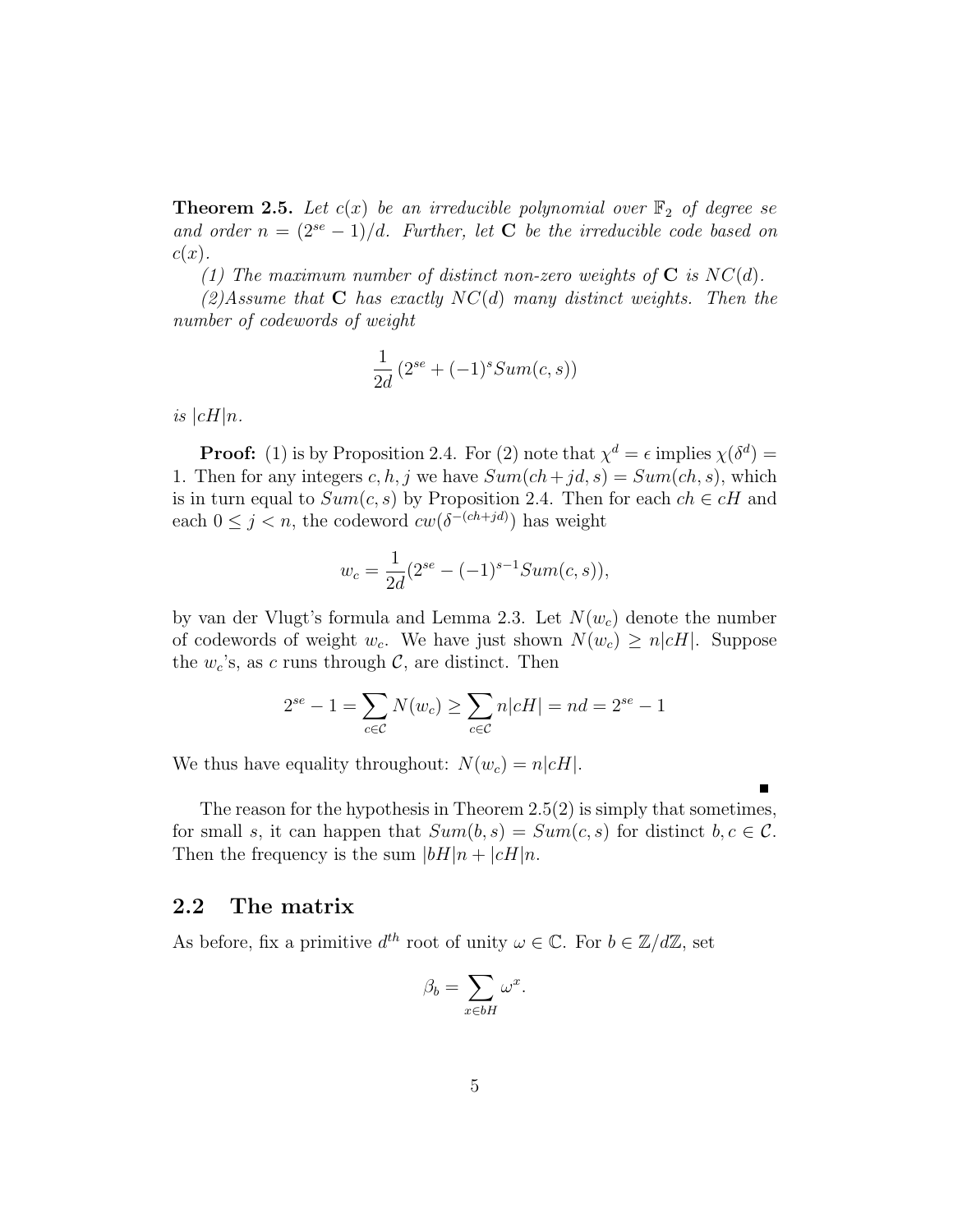**Lemma 2.6.** For  $b, c \in \mathbb{Z}/d\mathbb{Z}$ 

$$
\frac{|cH|}{|bcH|}\beta_{bc} = \sum_{x \in cH} \omega^{bx}.
$$

**Proof** Map  $\psi : cH \to bcH$  by  $x \mapsto bx$ . We **Claim** that if  $y, y' \in bcH$ then  $|\psi^{-1}(y)| = |\psi^{-1}(y')|$ . Namely, suppose  $\psi^{-1}(y) = \{x_1, x_2, \dots, x_r\}$ . Now  $y' = yh_0$  for some  $h_0 \in H$ . Then  $x_1h_0, x_2h_0, \ldots, x_rh_0$  are distinct elements of cH and each is mapped to  $yh_0 = y'$ . Hence  $|\psi^{-1}(y)| \leq |\psi^{-1}(y')|$ . Reversing the roles of y and  $y'$  gives the other inequality and proves the Claim.

Let Y be the common value of the  $|\psi^{-1}(y)|$ 's. Then  $|bcH| = Y|cH|$ . Thus:

$$
\sum_{x \in cH} \omega^{bx} = \sum_{y \in bcH} \sum_{x \in \psi^{-1}(y)} \omega^{bx} = \frac{|cH|}{|bcH|} \sum_{y \in bcH} \omega^y = \frac{|cH|}{|bcH|} \beta_{bc}.
$$

Corollary 2.7. For  $b \in \mathbb{Z}/d\mathbb{Z}$ 

$$
Sum(b, s) = \sum_{0 \neq c \in C} \frac{|cH|}{|bcH|} \beta_{bc} g_L(\lambda^c)^s.
$$

Proof: By Lemma 2.3 we have

$$
Sum(b, s) = \sum_{0 \neq c \in C} \left[ \sum_{i \in cH} \lambda^{i}(\alpha^{b}) \right] g_{L}(\lambda^{c})^{s}.
$$

Now  $\lambda^{i}(\alpha^{b}) = \omega^{ib}$  so the result follows from Lemma 2.6.

Set, for  $c \in \mathbb{Z}$ ,

$$
A_c = \sum_{i=0}^{\frac{2^e-1}{d}-1} (-1)^{\text{tr}(\alpha^{c+id})}.
$$

 $\blacksquare$ 

We will write the range of summation in  $A_c$  more simply as  $m \equiv t$  $(mod d).$ 

**Lemma 2.8.** For each non-zero  $b \in \mathcal{C}$  we have

$$
g_L(\lambda^b) = \sum_{c \in \mathcal{C}} \frac{|cH|}{|bcH|} A_c \beta_{bc}.
$$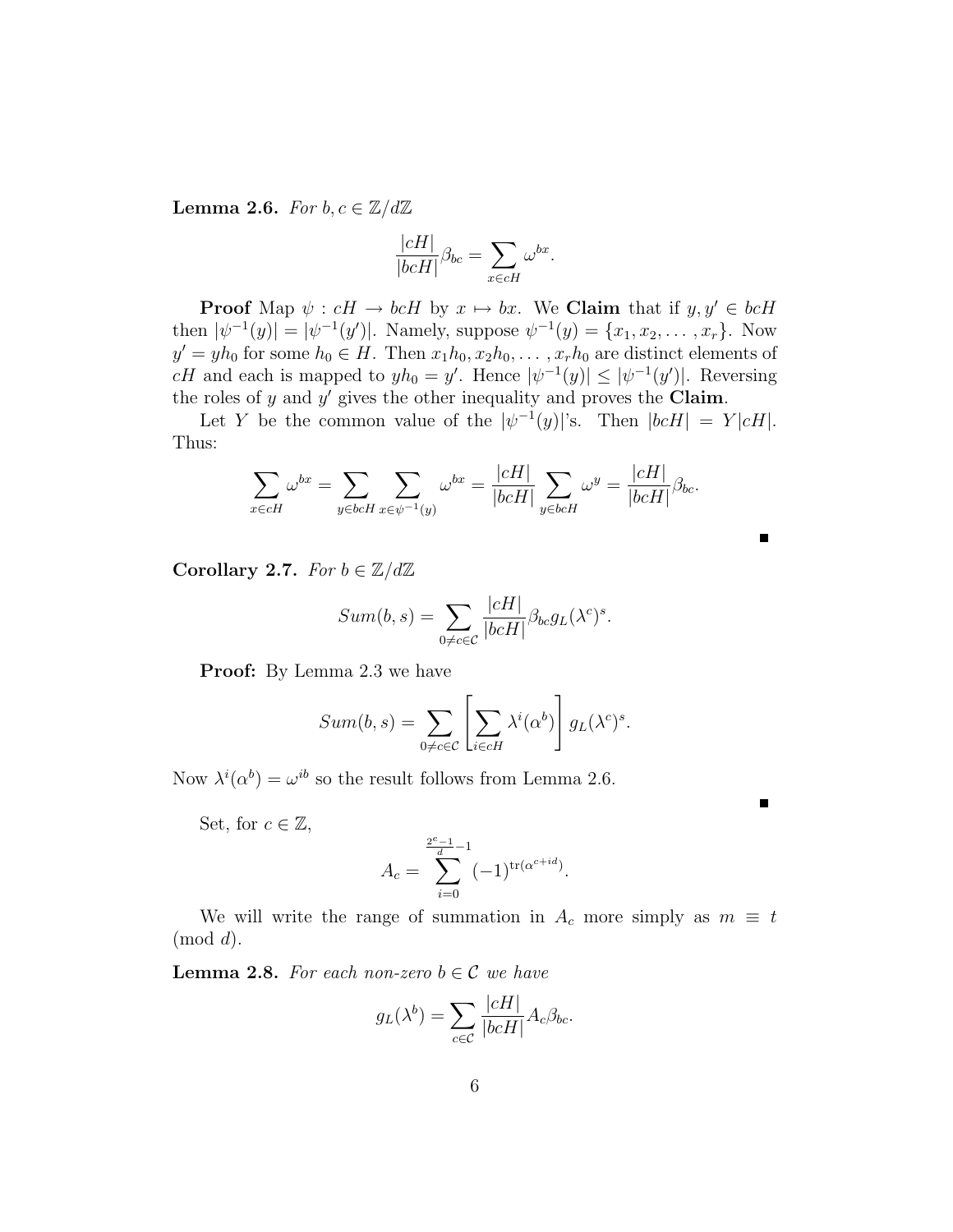**Proof:** Let  $\alpha$  generate  $L^*$  and let  $\omega \in \mathbb{C}$  be a primitive d root of unity. We have

$$
g_L(\lambda^b) = \sum_{i=0}^{2^e-2} (-1)^{\text{tr}(\alpha^i)} \lambda^b(\alpha^i) = \sum_{i=0}^{2^e-2} (-1)^{\text{tr}(\alpha^i)} \omega^{bi}
$$
  
= 
$$
\sum_{t=0}^{d-1} \left[ \sum_{m=0}^{2^e-1} (-1)^{\text{tr}(\alpha^{t+md})} \right] \omega^{bt} = \sum_{t=0}^{d-1} A_t \omega^{bt}.
$$

We **Claim** that  $A_t = A_{2t}$ , with the subscripts taken modulo d. Namely,

$$
A_t = \sum_{m \equiv t \pmod{d}} (-1)^{\text{tr}(\alpha^m)} = \sum_{2m \equiv 2t \pmod{d}} (-1)^{\text{tr}(\alpha^m)}
$$
  
= 
$$
\sum_{2m \equiv 2t \pmod{d}} (-1)^{\text{tr}(\alpha^{2m})} = \sum_{\ell \equiv 2t \pmod{d}} (-1)^{\text{tr}(\alpha^{\ell})} = A_{2t}.
$$

Thus there are at most  $|\mathcal{C}|$  distinct  $A_t$ 's, namely the  $A_c$  for  $c \in \mathcal{C}$ . Then

$$
g_L(\lambda^b) = \sum_{t=0}^{d-1} A_t \omega^{bt} = \sum_{c \in \mathcal{C}} \sum_{j \in cH} A_j \omega^{jb}
$$
  
= 
$$
\sum_{c \in \mathcal{C}} A_c \sum_{j \in cH} \omega^{jb} = \sum_{c \in \mathcal{C}} A_c \frac{|cH|}{|bcH|} \beta_{bc},
$$

by Lemma 2.6.

For  $a, b, c \in \mathcal{C}$  define

$$
D(a, b, c) = N(x + y = c),
$$

 $\blacksquare$ 

the number of solutions to  $x + y = c$  where  $x \in aH$  and  $y \in bH$ .

## Lemma 2.9.

$$
\frac{|aH|}{|amH|} \frac{|bH|}{|bmH|} \beta_{am} \beta_{bm} = \sum_{c \in \mathcal{C}} \frac{|cH|}{|cmH|} D(a, b, c) \beta_{cm}.
$$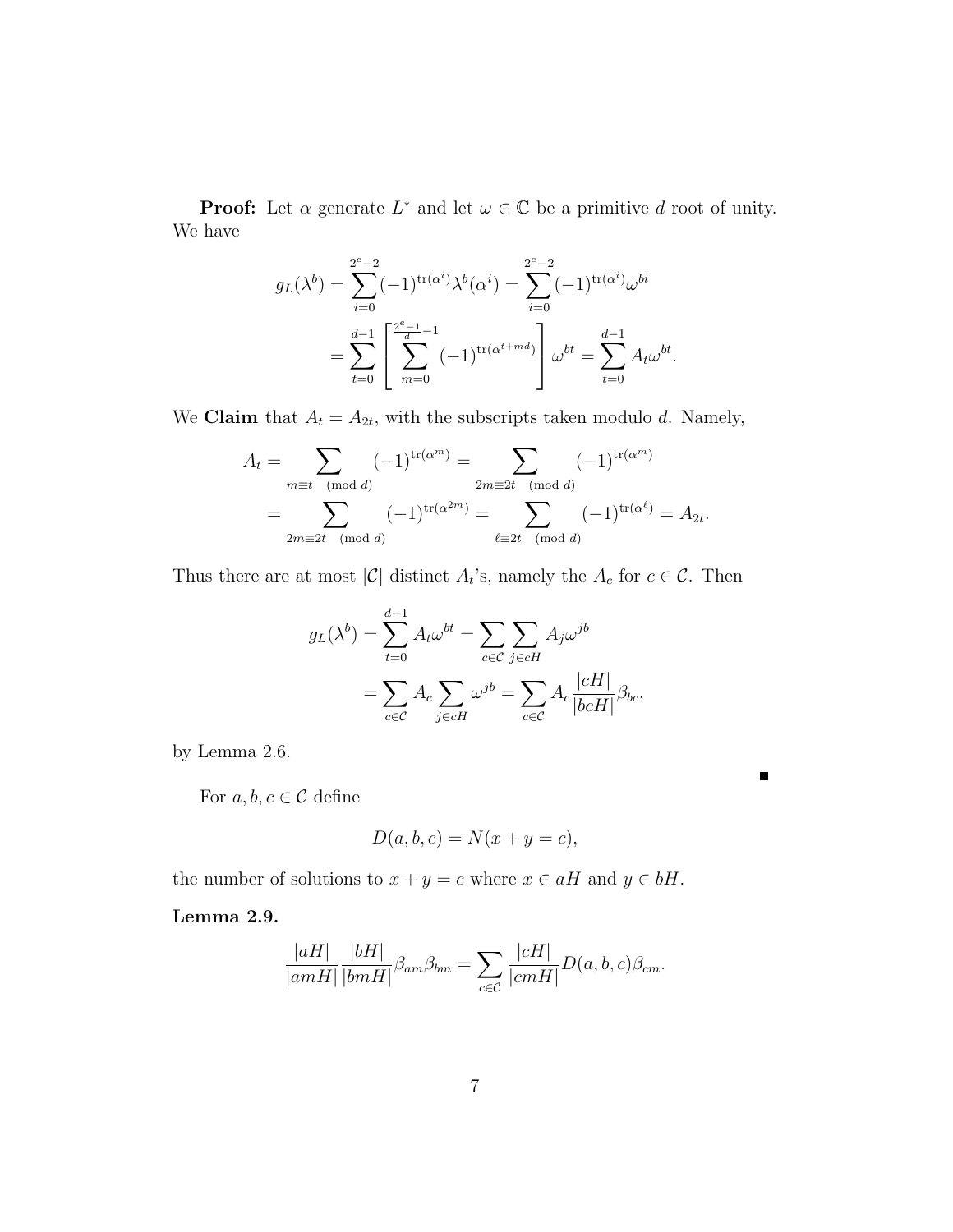Proof: From Lemma 2.6 we have

$$
\frac{|aH|}{|amH|} \beta_{am} \frac{|bH|}{|bmH|} \beta_{bm} = \sum_{x \in aH} \omega^{mx} \sum_{y \in bH} \omega^{my}
$$

$$
= \sum_{x \in aH} \sum_{y \in bH} \omega^{m(x+y)}
$$

$$
= \sum_{c \in \mathcal{C}} \sum_{z \in cH} N(x+y=z) \omega^{mz},
$$

where  $N(x + y = z)$  is the number of solutions with  $x \in aH$  and  $y \in bH$ . For each  $z \in cH$ ,  $N(x + y = z)$  equals  $N(x + y = c)$ . We thus have

$$
\frac{|aH|}{|amH|}\beta_{am}\frac{|bH|}{|bmH|}\beta_{bm} = \sum_{c \in \mathcal{C}} D(a,b,c) \sum_{z \in cH} \omega^{mz} = \sum_{c \in \mathcal{C}} D(a,b,c) \frac{|cH|}{|cmH|}\beta_{cm},
$$

using Lemma 2.6 again.

Let  $r = |\mathcal{C}|$ . Define the  $r \times r$  matrix E by

$$
E(a,c) = \frac{|cH|}{|aH|} \sum_{b \in C} A_b D(a,b,c).
$$

Lemma 2.10.

$$
\beta_{am} g_L(\lambda^m) = \sum_{c \in \mathcal{C}} \frac{|amH|}{|cmH|} E(a, c) \beta_{cm}.
$$

**Proof:** Each of the following sums is over  $C$ .

$$
\beta_{am} g_L(\lambda^m) = \beta_{am} \sum_b \frac{|bH|}{|bmH|} A_b \beta_{bm} \quad \text{by Lemma 2.8}
$$
  
\n
$$
= \sum_b \frac{|amH|}{|aH|} A_b \frac{|aH|}{|amH|} \frac{|bH|}{|bmH|} \beta_{am} \beta_{bm}
$$
  
\n
$$
= \sum_b \frac{|amH|}{|aH|} A_b \sum_c \frac{|cH|}{|cmH|} D(a, b, c) \beta_{cm} \quad \text{by Lemma 2.9}
$$
  
\n
$$
= \sum_c \frac{|amH|}{|aH|} \frac{|cH|}{|cmH|} \left( \sum_b A_b D(a, b, c) \right) \beta_{cm}
$$
  
\n
$$
= \sum_c \frac{|amH|}{|aH|} \frac{|cH|}{|cmH|} \frac{|aH|}{|cH|} E(a, c) \beta_{cm},
$$

 $\blacksquare$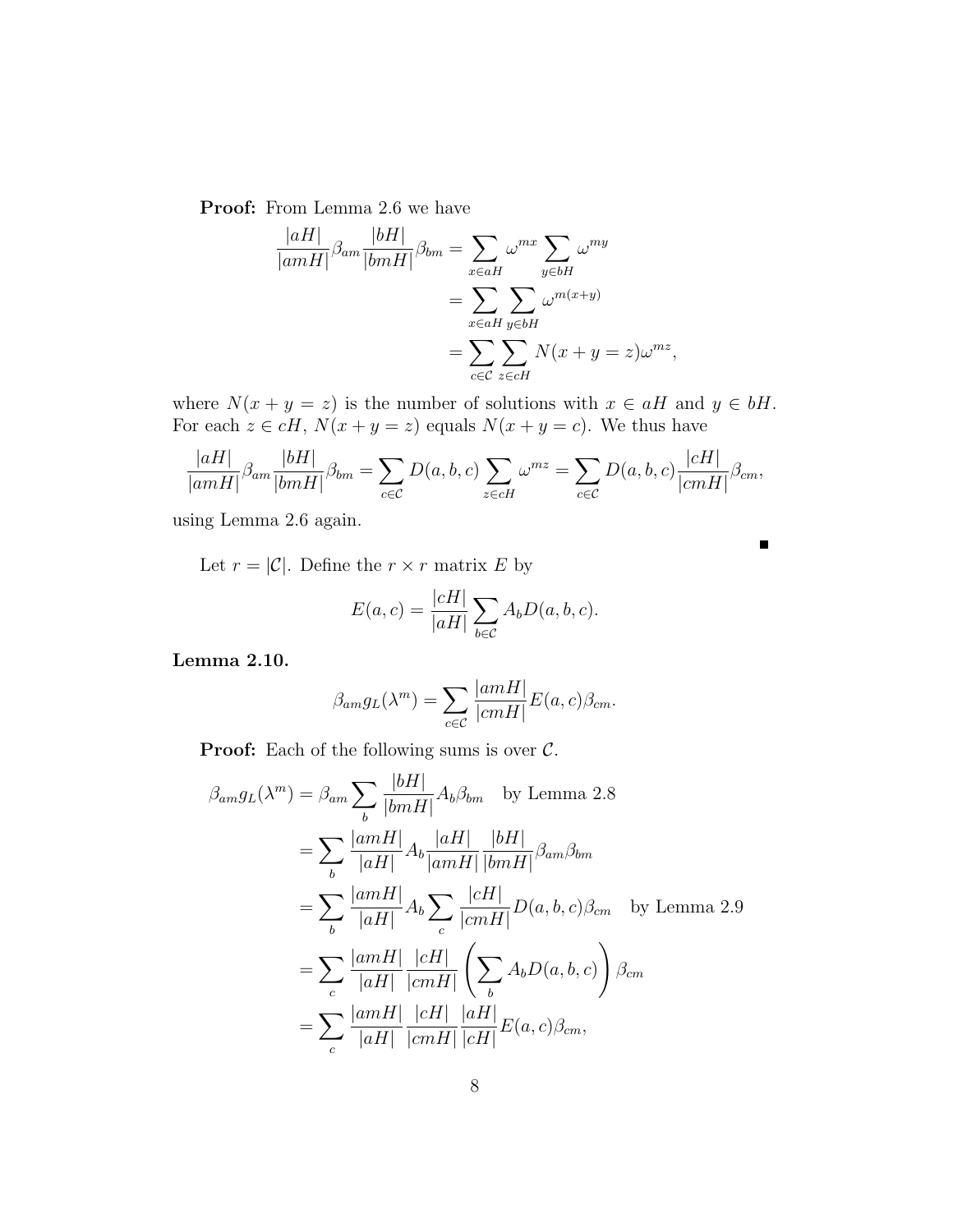which gives the result.

#### Theorem 2.11.

$$
Sum(a, s + 1) = \sum_{c \in C} E(a, c) Sum(c, s).
$$

**Proof** Again each sum is over  $\mathcal{C}$ .

$$
Sum(a, s+1) = \sum_{b \neq 0} \frac{|bH|}{|abH|} \beta_{ab} g_L(\lambda^b) \cdot g_L(\lambda^b)^s \quad \text{by Corollary 2.7}
$$
  
= 
$$
\sum_{b \neq 0} \frac{|bH|}{|abH|} g_L(\lambda^b)^s \sum_c \frac{|abH|}{|bcH|} E(a, c) \beta_{bc} \quad \text{by Lemma 2.10}
$$
  
= 
$$
\sum_c E(a, c) \sum_{b \neq 0} \frac{|bH|}{|bcH|} \beta_{bc} g_L(\lambda^b)^s
$$
  
= 
$$
\sum_c E(a, c) Sum(c, s),
$$

by Corollary 2.7 again.

Let  $S_s$  be the (column) vector with entries  $Sum(c, s)$ , over  $c \in \mathcal{C}$  (including  $c = 0$ ). Further, let  $v_0 = (1 - d, 1, \dots 1)$ .

Corollary 2.12. For all  $s \geq 0$  we have

$$
\mathcal{S}_s = -E^s v_0,
$$

**Proof:** By Theorem 2.11, it suffices to check only that  $v_0 = S_0$ . By our definition of  $Sum(j, s)$  we have

$$
Sum(b, 0) = \sum_{0 \neq c \in C} \sum_{i \in cH} \lambda^{i}(\alpha^{j}) = \sum_{0 \neq c \in C} \sum_{i \in cH} \omega^{bi} = \sum_{y=1}^{d-1} \omega^{bi}
$$

which is  $d-1$  if  $b=0$  and -1 otherwise.

Combining this with Theorem 2.5 yields

 $\blacksquare$ 

 $\blacksquare$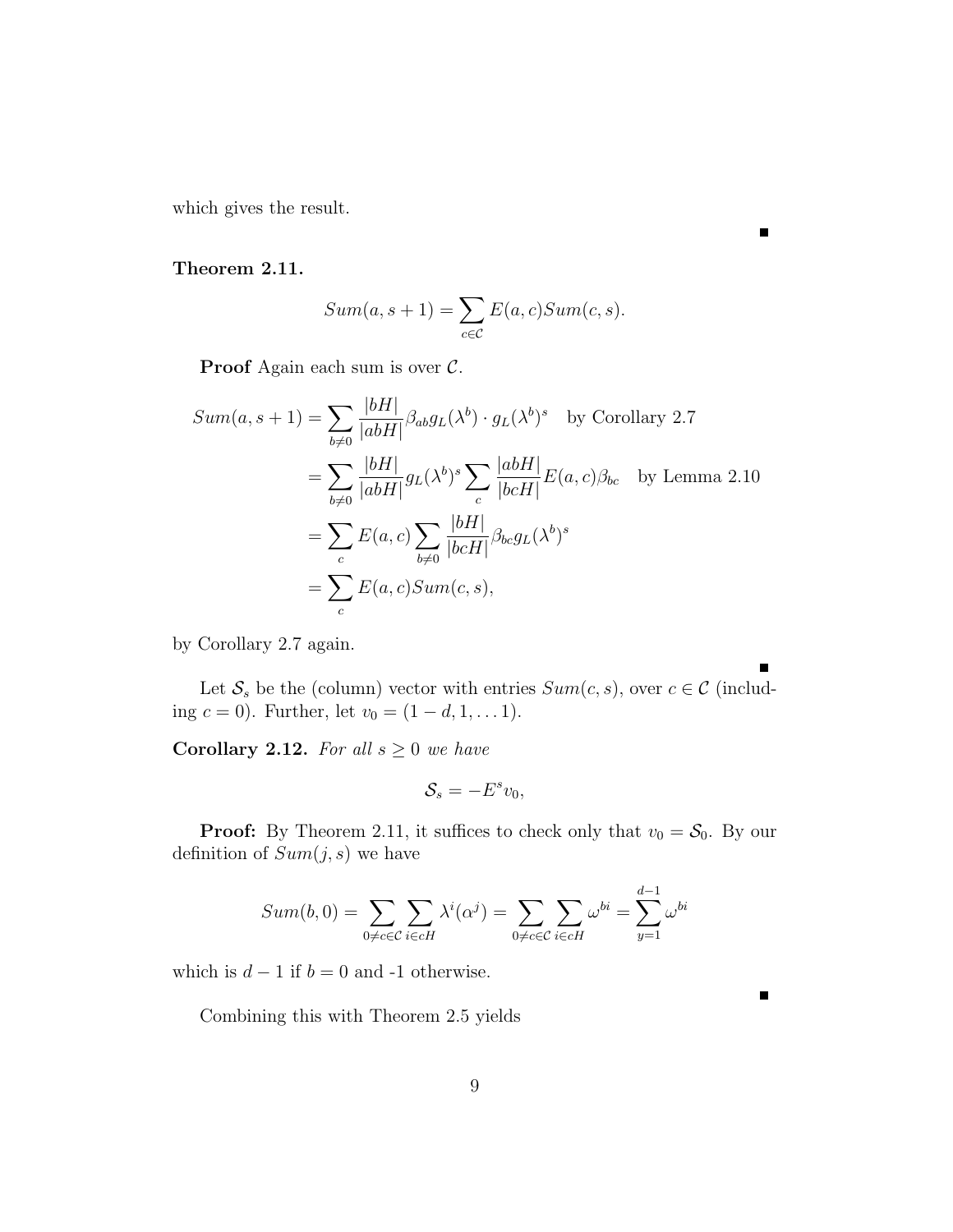**Theorem 2.13.** Let  $c(x)$  be an irreducible polynomial over  $\mathbb{F}_2$  of degree se and order  $n = (2^{se} - 1)/d$ . Further, let **C** be the irreducible code based on  $c(x)$ . The non-zero weights of C are given by

$$
\frac{1}{2d} (2^{se}j - (-1)^s E^s v_0).
$$

where  $j$  is the vector consisting of  $r$  1's.

### 2.3 Properties of E

**Lemma 2.14.** For a, b and  $c \in \mathcal{C}$ ,  $D(a, b, c) = |(c - aH) \cap bH|$ .

**Proof:**  $D(a, b, c)$  is the number of pairs,  $x \in aH$ ,  $y \in bH$ , such that  $x + y = c$ . Thus  $D(a, b, c) = |(c - aH) \cap bH|$ .

**Lemma 2.15.** For a fixed pair  $a, c \in \mathcal{C}$ ,

$$
\sum_{b \in \mathcal{C}} D(a, b, c) = |aH|.
$$

**Proof:** By the previous lemma,

$$
\sum_{b \in \mathcal{C}} D(a, b, c) = \sum_{b \in \mathcal{C}} |(c - aH) \cap bH|.
$$

For each  $ah \in aH$ ,  $c - ah$  is in exactly one bH hence the result follows.

For  $a, b$  and  $c \in \mathcal{C}$ , set

$$
T(a, b, c) = |(a + bH) \cap cH|.
$$

**Lemma 2.16.** For a, b, and c in C,  $T(a, b, c) = T(a, -c, -b)$ 

**Proof:**  $T(a, b, c)$  is the number of solutions to  $a + y = z$ , with  $y \in bH$ and  $z \in cH$ .  $T(a, -c, -b)$  is the number of solutions to  $a - z = -y$ , with  $z \in cH$  and  $y \in bH$ . These are clearly the same.

г

 $\blacksquare$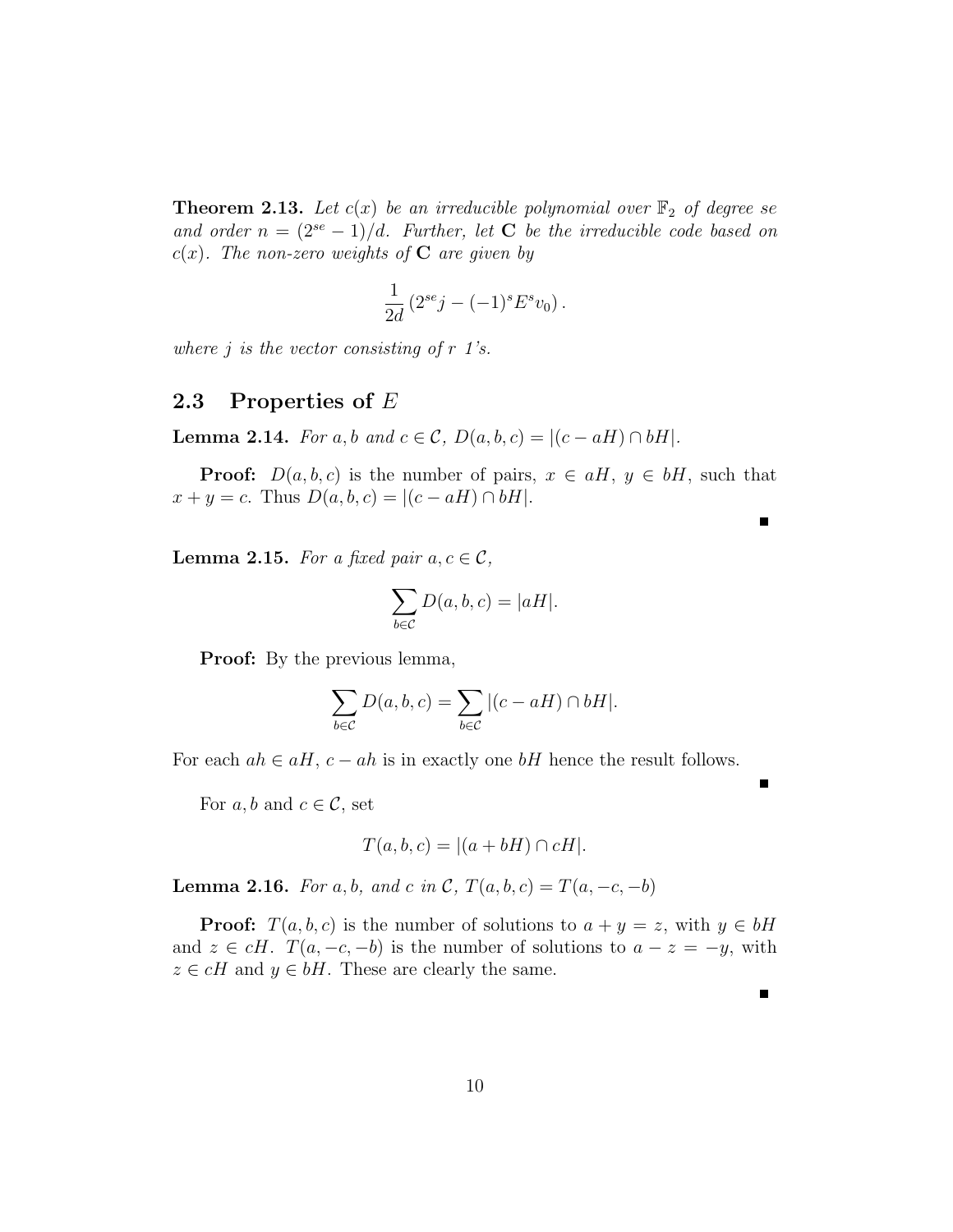**Proposition 2.17.** For a, b and  $c \in \mathcal{C}$ , we have

$$
E(a, c) = \sum_{b \in \mathcal{C}} A_b T(a, b, c)
$$

. In particular, the entries of  $E$  are integers.

**Proof;** Let  $M(a, b, c) = |\{(x, y, z) : x + y = z, x \in aH, y \in bH, z \in cH\}|$ . Say  $aH = \{ah_1, ah_2, \ldots, ah_{t_1}\}.$  Then given  $z \in (a + bH) \cap cH$ , multiply by each  $h_i, 1 \leq i \leq t_1$ , to get a solution  $x + y = z$  counted by  $M(a, b, c)$ . We obtain

$$
M(a, b, c) = |aH|T(a, b, c)
$$

Similarly, if  $cH = \{ch_1, ch_2, \ldots, ch_{t_2}\}\$ , then given  $z \in (a - cH) \cap bH$ , multiply by each  $h_i, 1 \leq i \leq t_2$ , to get a solution  $x + y = z$  counted by  $M(a, b, c)$ . Hence,

$$
M(a, b, c) = |cH| D(a, b, c).
$$

Now,

$$
E(a,c)=\frac{|cH|}{|aH|}\sum_{b\in\mathcal{C}}A_bD(a,b,c)=\frac{1}{|aH|}\sum_{b\in\mathcal{C}}A_bM(a,b,c)=\sum_{b\in\mathcal{C}}A_bT(a,b,c).
$$

 $\blacksquare$ 

Let  $j$  be the vector consisting of  $r$  1's.

**Proposition 2.18.** *j* is an eigenvector of  $E^s$  corresponding to the eigenvalue  $(-1)^s$ .

**Proof:** It suffices to show that j is an eigenvector of  $E$  with eigenvalue  $-1$ . The  $a^{th}$  coordinate of Ej is

$$
(Ej)_a = \sum_{c \in \mathcal{C}} E(a,c) = \sum_{c \in \mathcal{C}} \sum_{b \in \mathcal{C}} A_b T(a,b,c) = \sum_{b \in \mathcal{C}} A_b \sum_{c \in \mathcal{C}} T(a,b,c).
$$

Now consider the sets  $\{(a + bH) \cap cH\}$  for  $c \in \mathcal{C}$ . These are disjoint since the  $cH$ 's are. Further,

$$
\bigcup_{c \in \mathcal{C}} [(a+bH) \cap cH] = (a+bH) \cap \bigcup_{c \in \mathcal{C}} cH = a+bH.
$$

Hence,

$$
\sum_{c \in C} T(a, b, c) = \sum_{c \in C} |(a + bH) \cap cH| = |a + bH| = |bH|.
$$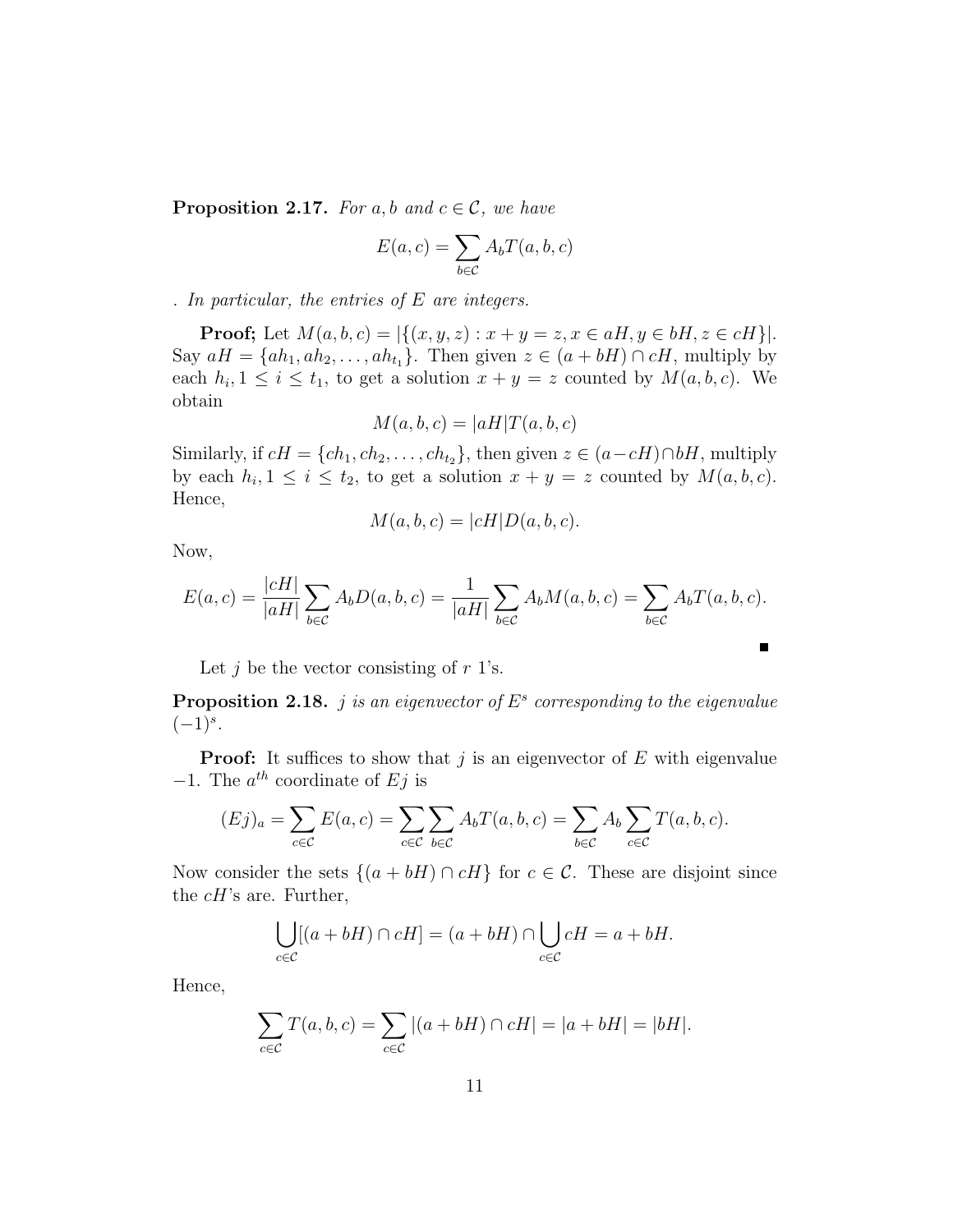We thus have,

$$
(Ej)_a = \sum_{b \in \mathcal{C}} A_b |bH| = \sum_{b \in \mathcal{C}} |bH| \sum_{i=0}^{\frac{2^e-1}{d}-1} (-1)^{tr(\alpha^{b+di})}
$$
  
= 
$$
\sum_{b \in \mathcal{C}} \sum_{y \in bH} \sum_{i=0}^{\frac{2^e-1}{d}-1} (-1)^{tr(\alpha^{y+di})} = \sum_{\beta \in L^*} (-1)^{tr(\beta)} = -1.
$$

Corollary 2.19.  $E^s v_0 = (-d[E^s(a, 0)]_{a \in \mathcal{C}} + (-1)^s j^T$ .

**Proof:** Let u be the vector with first entry  $-d$  and 0 elsewhere.

$$
E^s v_0 = E^s(u+j) = E^s(u) + E^s(j) = (-d[E^s(a, 0)]_{a \in \mathcal{C}} + (-1)^s j)^T
$$

by the previous proposition.

Example 1: Using these techniques it was relatively straight forward to write a computer program to compute the weights of the codewords of an irreducible code. We ran this program for all  $d < 400$  with  $e < 18$  and the program ran quickly. But of course the time increases as e does. Here is the output for  $d = 51$ .

$$
d = 51
$$
  
\n
$$
H = \{1, 2, 4, 8, 16, 32, 13, 26\}
$$
  
\n
$$
e = 8
$$
  
\n
$$
\frac{c}{0} \quad \frac{|cH|}{1}
$$
  
\n
$$
1 \quad 8
$$
  
\n
$$
C = 5 \quad 8
$$
  
\n
$$
9 \quad 8
$$
  
\n
$$
11 \quad 8
$$
  
\n
$$
17 \quad 2
$$
  
\n
$$
19 \quad 8
$$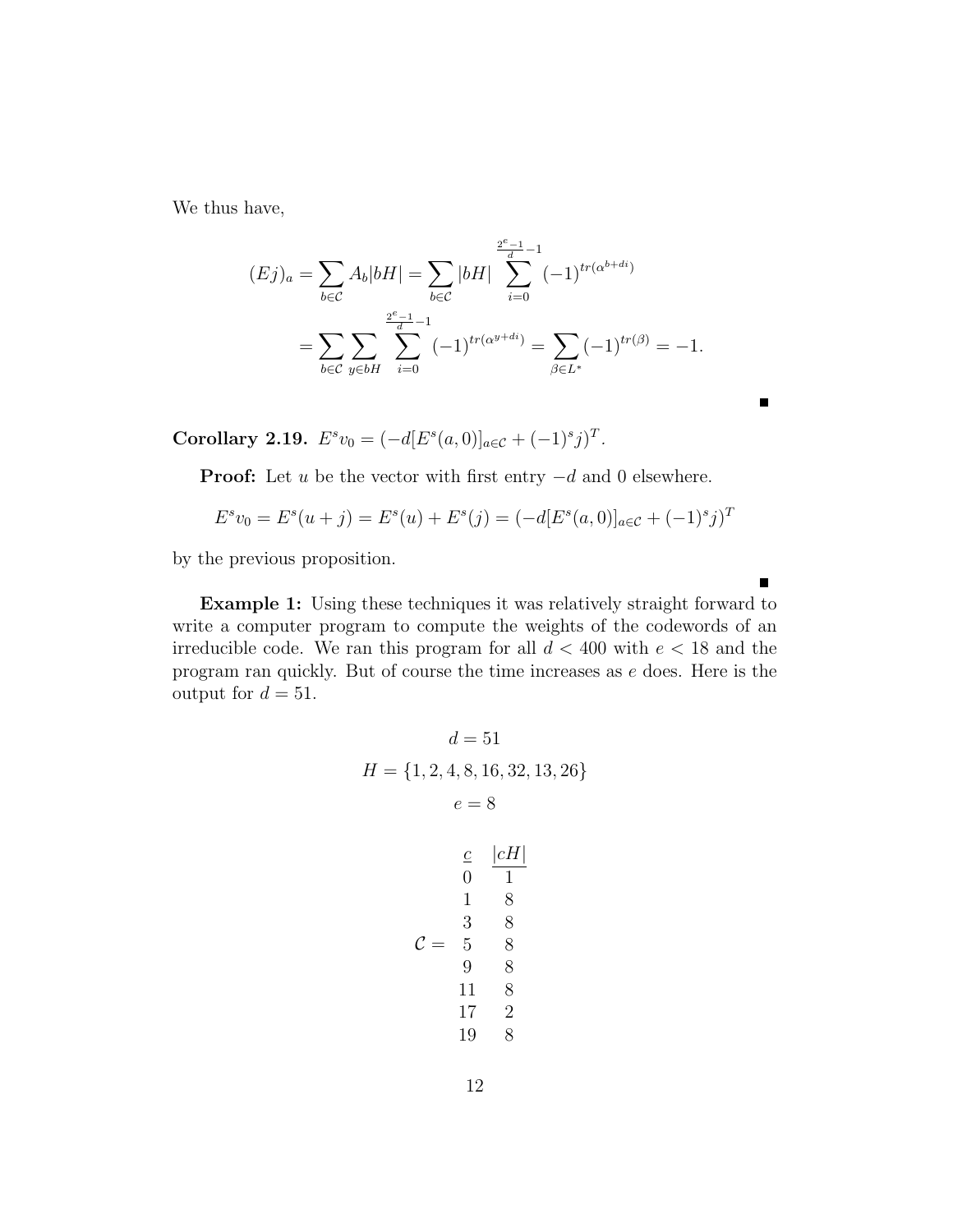|  |      |      |      |                | $v = [5, 1, 1, -3, -3, 1, 5, 1]$ |                |      |       |
|--|------|------|------|----------------|----------------------------------|----------------|------|-------|
|  |      |      | 8    |                | $-24$ $-24$                      | 8              | 10   |       |
|  |      |      |      |                | 0 0 $-12$ $-2$                   |                |      |       |
|  |      |      |      | $-4$ 8         | $-8$                             | $\overline{4}$ | $-2$ |       |
|  |      |      |      |                | $4 \quad 0 \quad 0 \quad 4$      |                | $-2$ | $-12$ |
|  |      |      | $-8$ | $\overline{0}$ | $\begin{matrix} 0 \end{matrix}$  | $\overline{0}$ |      |       |
|  | $-3$ | $-8$ |      | $\overline{0}$ |                                  | $0 -$          |      |       |
|  | 5    |      |      | 8              | 8                                | $-8$           | 10   | $-8$  |
|  |      |      |      | $-8$           | 8                                |                | $-2$ |       |

With  $s = 2$  the vector of non-zero weights,  $2^{se}j - (-1)^s E^s v_0$ , is

 $[704, 664, 648, 632, 640, 640, 672, 616]$ 

and with  $s = 3$  it is

[163584, 164448, 164768, 164064, 164480, 164736, 163968, 164640].

Note that when  $s = 2$ , one weight (640) occurs for two cyclotomic cosets while for  $s = 3$ , the cyclotomic cosets have distinct weights. Hence, when  $s = 2$ , we have  $n = 1285$  and C has

| $#$ of codewords | weight |
|------------------|--------|
| $1n = 1285$      | 704    |
| $8n = 10280$     | 664    |
| $8n = 10280$     | 648    |
| $8n = 10280$     | 632    |
| $16n = 20560$    | 640    |
| $2n = 2570$      | 672    |
| $8n = 10280$     | 616    |

Similarly, when  $s = 3$ , we have  $n = 328965$  and C has

| $\#$ of codewords | weight  |
|-------------------|---------|
| $1n = 328965$     | 163584  |
| $8n = 2631720$    | 164448  |
| $8n = 2631720$    | 164768  |
| $8n = 2631720$    | 164064  |
| $8n = 2631720$    | 164480  |
| $8n = 2631720$    | 164736  |
| $2n = 657930$     | 163968  |
| $8n = 2631720$    | 164640. |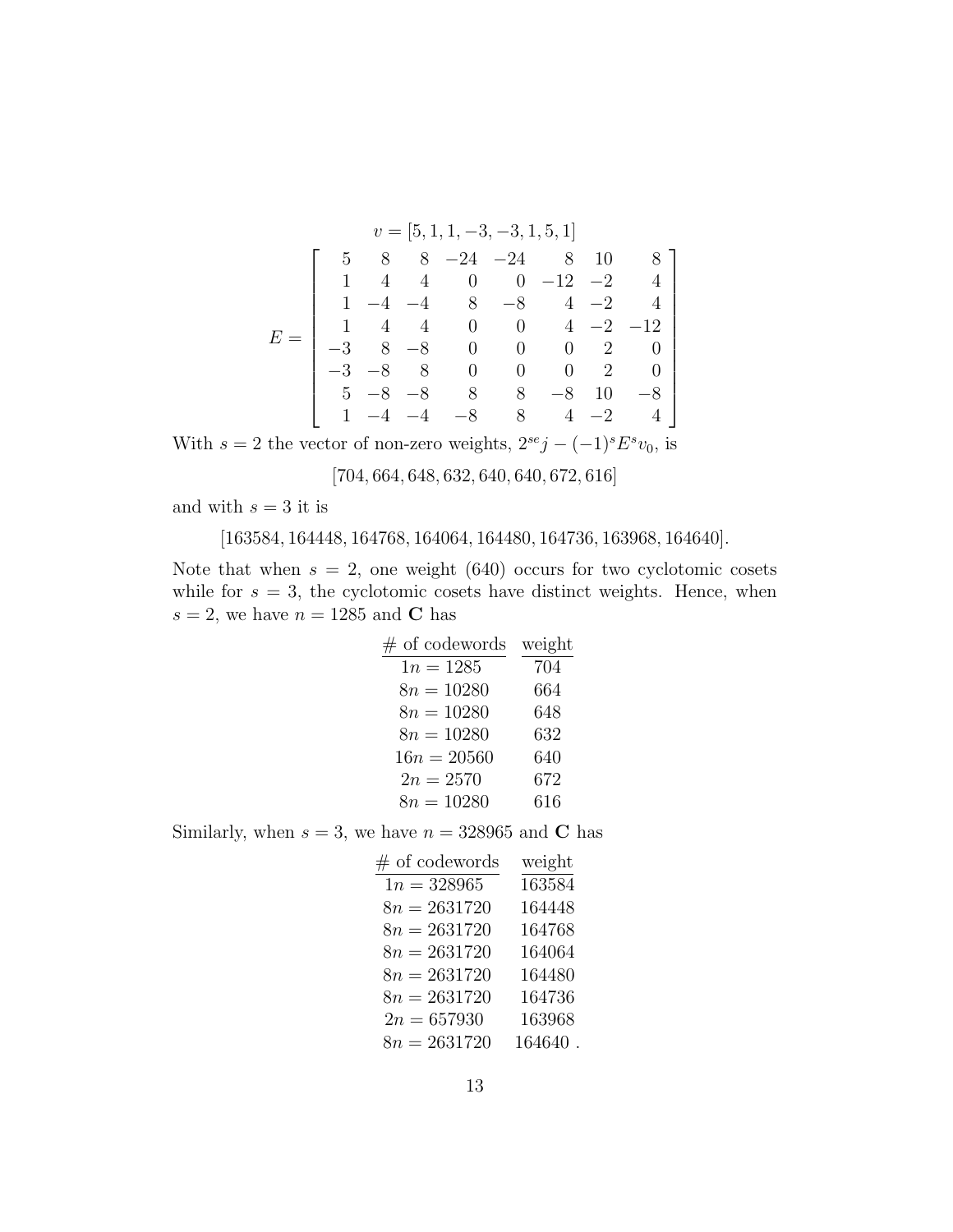Next, we illustrate the use this matrix technique in deriving a formula for the weights of C in the case  $d = 2^k + 1$ . This formula also follows from the work in [4].

Set  $L_0 = \{ \beta \in L : tr(\beta) = 0 \}.$ 

**Lemma 2.20.** Let  $d = 2^k + 1$ , for some positive integer k. For  $c \in \mathcal{C}$ , set  $V_c = \{\alpha^{c+md}\}\cup\{0\}$  for  $m = 0, \ldots, 2^k-1$ . Then  $V_0$  is a subfield of L contained in  $L_0$  and  $V_c$ , for  $c \neq 0$ , is a subspace of L with  $|V_c \cap L_0| = 2^{k-1}$ .

**Proof:** First notice that  $2^{2k} - 1 = (2^k - 1)(2^k + 1) = 0 \pmod{d}$ , hence  $e = 2k$ . Next we show that  $V_0$  is a subfield of L contained in  $L_0$ . Suppose  $0 \leq m \leq 2^{k} - 1.$   $(\alpha^{md})^{2^{k}-1} = \alpha^{m(2^{e}-1)} = (\alpha^{2^{e}-1})^{m} = 1.$  Hence,  $V_0$  is a subfield of L isomorphic to  $\mathbb{F}_{2^k}$ .

$$
tr(\alpha^{md}) = \alpha^{md} + (\alpha^{md})^2 + \dots + (\alpha^{md})^{2^{k-1}} + (\alpha^{md})^{2^k} + \dots + (\alpha^{md})^{2^{e-1}}
$$
  
=  $\alpha^{md} + (\alpha^{md})^2 + \dots + (\alpha^{md})^{2^{k-1}} + (\alpha^{md}) + \dots + (\alpha^{md})^{2^{k-1}} = 0,$ 

and thus  $V_0 \subset L_0$ . To show  $V_c$  is a subspace of L for  $c \neq 0$ , suppose  $0 \leq m, m' \leq 2^k - 1$ .  $\alpha^{c+md} + \alpha^{c+m'd} = \alpha^c(\alpha^{md} + \alpha^{m'd}) = \alpha^c\alpha^{m'd}$  for some  $0 \leq m'' \leq 2^k - 1$  since  $V_0$  is a subspace of L. Hence,  $\alpha^{c+md} + \alpha^{c+m'd} = \alpha^{c+m'd}$ and  $V_c$  is a subspace of L. Finally notice that since  $L_0$  is a hyperplane in  $L$ , either  $V_c \subset L_0$  or  $|V_c \cap L_0| = 2^{k-1}$ . If  $V_c \subset L_0$  then since  $V_c \cap V_0 = \{0\}$ , we would have the 2k-dimensional space  $V_c + V_0$  contained inside the  $(2k - 1)$ dimensional space  $L_0$ , a contradiction.

**Corollary 2.21.** Let  $d = 2^k + 1$ , for some positive integer k. For  $c \in \mathcal{C}$ , we have ½

$$
A_c = \begin{cases} 2^k - 1 & \text{if } c = 0 \\ -1 & \text{otherwise} \end{cases}.
$$

Proof: Recall that

$$
A_c = \sum_{i=0}^{\frac{2^e-1}{d}-1} (-1)^{tr(\alpha^{c+md})}.
$$

In this case  $(2^{e} - 1)/d = 2^{k} - 1$ . The result now follows from the previous lemma.

Г

г

14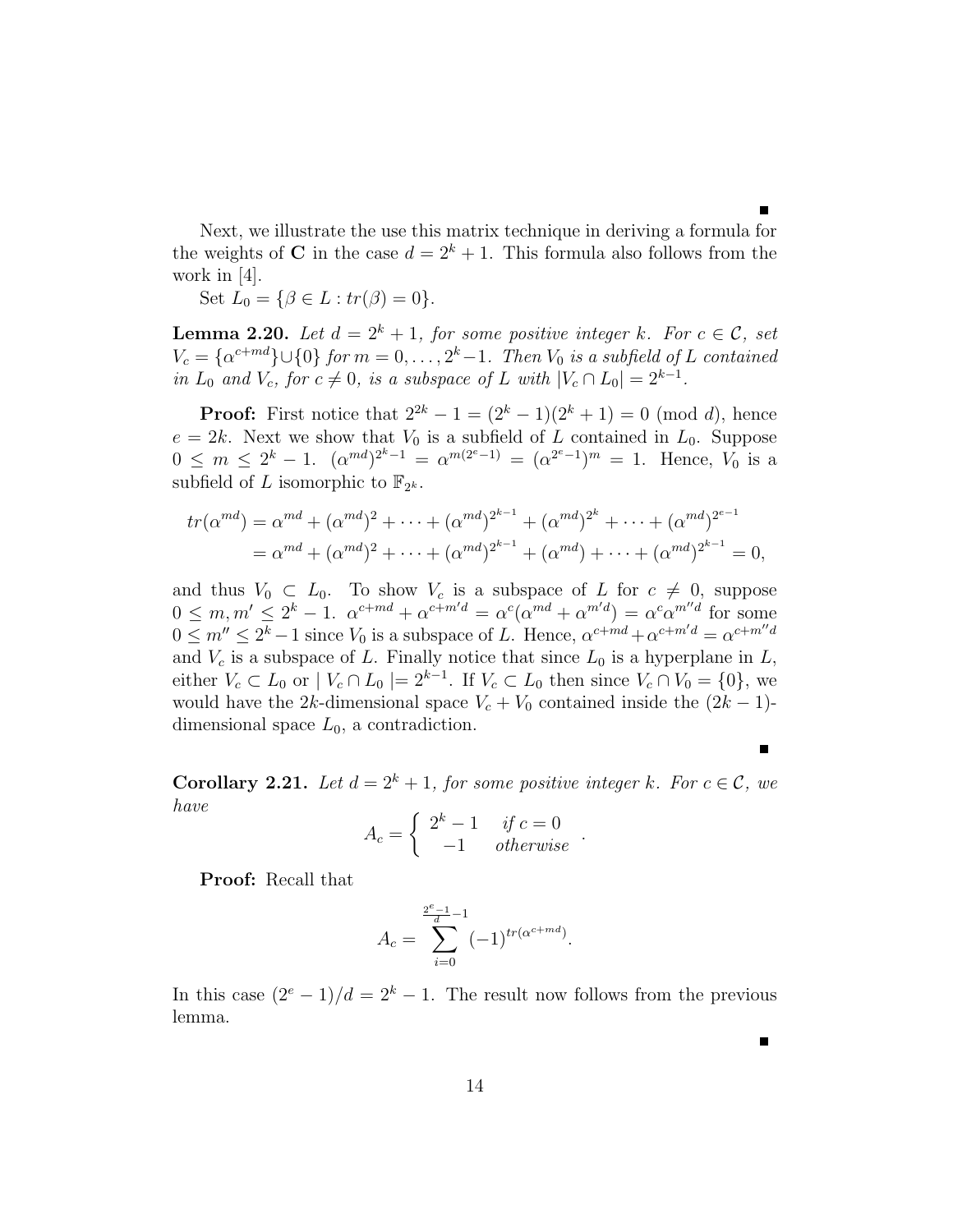**Theorem 2.22.** Let  $d = 2^k + 1$  for some positive integer k. Suppose  $c(x)$  is an irreducible polynomial over  $\mathbb{F}_2$  of degree 2ks and order  $n = (2^{2ks} - 1)/d$ . Then the irreducible code **C** based on  $c(x)$  has two non-zero weights given by

$$
\frac{1}{2d}(2^{2sk} - (-1)^s 2^{sk}) \ and \ \frac{1}{2d}(2^{2sk} + (-1)^s (d-1) 2^{sk}).
$$

Proof: We use the previous corollary in the following computation.

$$
E(a,c) = \frac{|cH|}{|aH|} \sum_{b \in C} A_b D(a,b,c)
$$
  
= 
$$
\frac{|cH|}{|aH|} [2^k D(a,0,c) - \sum_{b \in C} D(a,b,c)]
$$
  
= 
$$
\frac{|cH|}{|aH|} (2^k D(a,0,c) - |aH|),
$$

by Lemma 2.15. Since

$$
D(a, 0, c) = \begin{cases} 1 & \text{if } a = c \\ 0 & \text{otherwise} \end{cases}
$$

we have

$$
E(a, c) = \begin{cases} 2k - |cH| & \text{if } a = c \\ -|cH| & \text{otherwise} \end{cases}.
$$

Now, for  $s\geq 0$  set

$$
F(s) = \sum_{i=0}^{s} (-1)^i 2^{(s-i)k}.
$$

Notice that

$$
2^{k}F(s) = \sum_{i=0}^{s} (-1)^{i} 2^{(s-i+1)k} = F(s+1) - (-1)^{s+1},
$$

so that

$$
(2k-1)F(s)+2kF(s-1) = F(s+1)-(-1)s+1-F(s)+F(s)-(-1)s = F(s+1).
$$

That is, for  $s\geq 1,\,F$  satisfies the recurrence

$$
F(s + 1) = (2k – 1)F(s) + 2kF(s – 1).
$$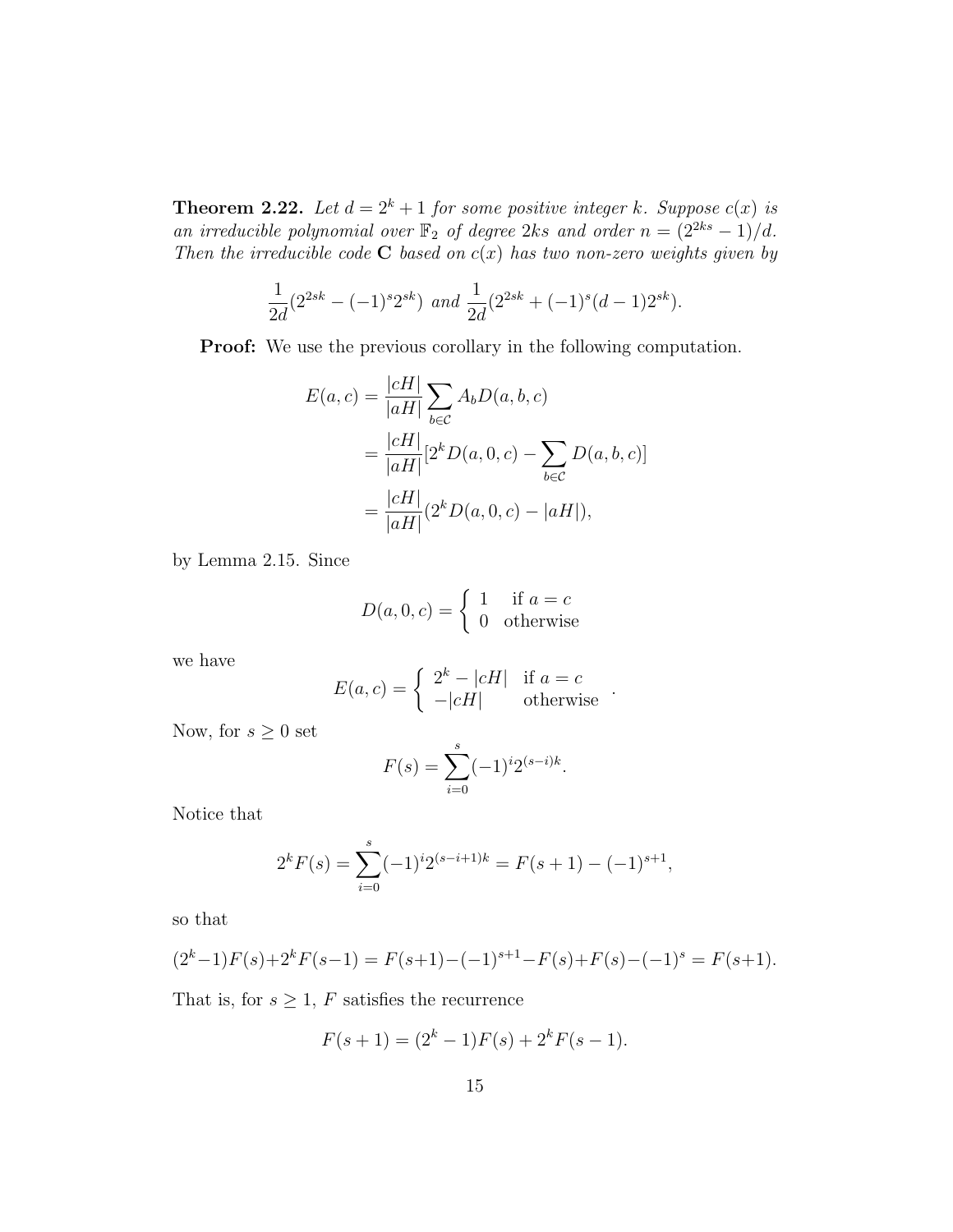We **Claim** that the first column of  $E^s$ , for  $s \geq 1$ , is given by  $[F(s), -F(s (1), \ldots, -F(s-1)$ <sup>T</sup>. We prove this claim by induction on s. If  $s = 1$ , the result is easy to check. For  $s > 1$ , notice that

$$
E^{s+1}(0,0) = (2^k - |0H|)F(s) + \sum_{c \in C \setminus \{0\}} |cH|F(s-1)
$$
  
=  $(2^k - 1)F(s) + 2^k F(s-1) = F(s+1),$ 

and for  $a \neq 0$ ,

$$
E^{s+1}(a,0) = -|0H|F(s) - 2^k F(s-1) + \sum_{c \in C \setminus \{0\}} |cH|F(s-1)
$$
  
=  $-F(s) - 2^k F(s-1) + 2^k F(s-1) = F(s).$ 

This proves the Claim.

Next, notice that

$$
2^{k} F(s) = \sum_{i=0}^{s} (-1)^{i} 2^{(s-i+1)k} = 2^{(s+1)k} + \sum_{i=1}^{s} (-1)^{i} 2^{(s-i+1)k}
$$
  
= 
$$
2^{(s+1)k} + \sum_{i=0}^{s-1} (-1)^{i-1} 2^{(s-i)k} = 2^{(s+1)k} - F(s) + (-1)^{s},
$$

so that

$$
dF(s) = 2^{(s+1)k} + (-1)^s.
$$

By Corollary 2.19, we have

$$
E^s v_0 = [-d[E^s(a, 0)]_{a \in C} + (-1)^s j]^T
$$
  
=  $[-dF(s) + (-1)^s, dF(s - 1) + (-1)^s, ..., dF(s - 1) + (-1)^s]^T$   
=  $[-2^{(s+1)k}, 2^{sk}, ..., 2^{sk}]^T$ .

Г

The result now follows from Theorem 2.13.

# 3 Minimal Weights

## 3.1 Some results of Niederreiter

In this subsection we generalize some results of Niederreiter. These generalizations will be needed in the next subsection to obtain a lower bound on the minimal weight of **C** in the case  $d = 2<sup>k</sup> - 1$ .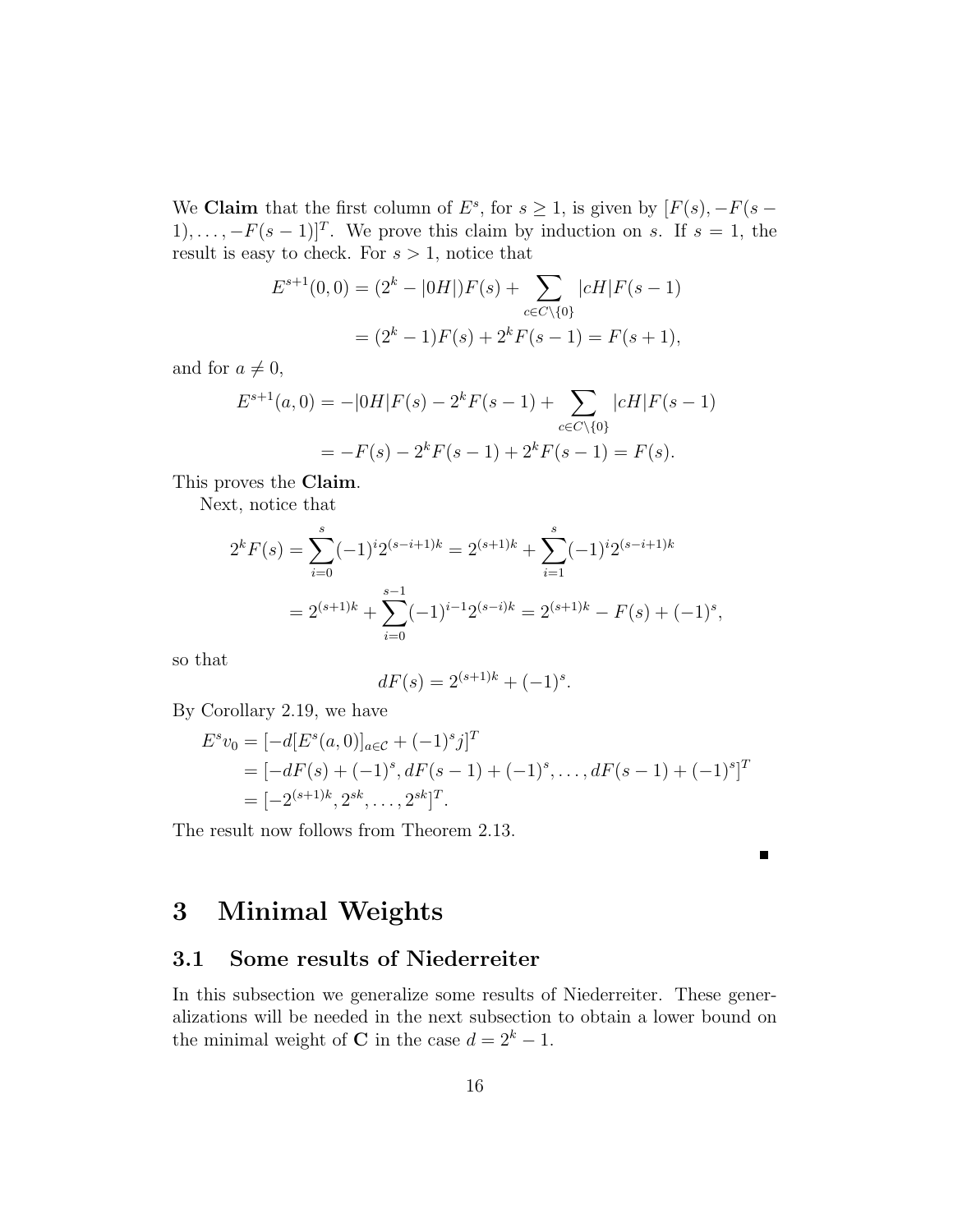We begin with  $p$  being a prime and  $q$  being a power of  $p$ . For a non-trivial additive character  $\chi$  of  $F_q$ , let  $\chi^{(s)}$  denote the additive character obtained by lifting  $\chi$  to an extension field  $F_{q^s}$ .

For  $a, b \in F_q$ , with  $ab \neq 0$ , and  $\beta \in F_q^*$ , define

$$
K_{\beta}(\chi; a, b) = \sum_{c \in F_q^*} \chi(ac\beta + bc^{-1}).
$$

**Theorem 3.1.** There exist complex numbers  $\omega_1$  and  $\omega_2$  (only depending on  $\chi$ , a and b) that are either complex conjugates or both real such that for any positive integer s we have

$$
K_{\beta}(\chi^{(s)};a,b) = -\omega_1^s - \omega_2^s.
$$

**Proof:** Note that if  $\beta = 1$ , this theorem is precisely Theorem 5.43 of [8]. The proof of [8] Theorem 5.43 will work here as well. Just replace line 6 of page 277 with  $\gamma_\beta(g) = \chi(ac_1\beta + bc_{k-1}c_k^{-1})$  $\binom{-1}{k}$ , if  $c_k \neq 0$ .

 $\blacksquare$ 

**Corollary 3.2.** The complex numbers  $\omega_1$  and  $\omega_2$  of Theorem 3.1 satisfy  $|\omega_1 + \omega_2|$  $|\omega_2| \leq 2\sqrt{q}.$ 

**Proof:** As in the proof of Theorem 5.43 of [8], we have

$$
L(z) = 1 + K_{\beta}z + qz^{2} = (1 - \omega_{1}z)(1 - \omega_{2}z).
$$

Hence  $\omega_1\omega_2 = q$  and

$$
|\omega_1 + \omega_2| \le |\omega_1| + |\omega_2| = \sqrt{\omega_1 \omega_2} + \sqrt{\omega_2 \omega_1} = 2\sqrt{q}.
$$

We will need these results only in the case when  $q = 2^e$ ,  $a = b = s = 1$ and  $\chi$  is the character on L defined by  $\chi(\beta) = (-1)^{tr(\beta)}$ . In this case we have

Corollary 3.3. There exists complex numbers  $\omega_1$  and  $\omega_2$  that are complex conjugates or both real such that

$$
\sum_{\gamma \in L^*} (-1)^{tr(\beta \gamma + \gamma^{-1})} = -\omega_1 - \omega_2.
$$

Further,  $|\omega_1 + \omega_2| \leq 2$ √  $\overline{2^e}.$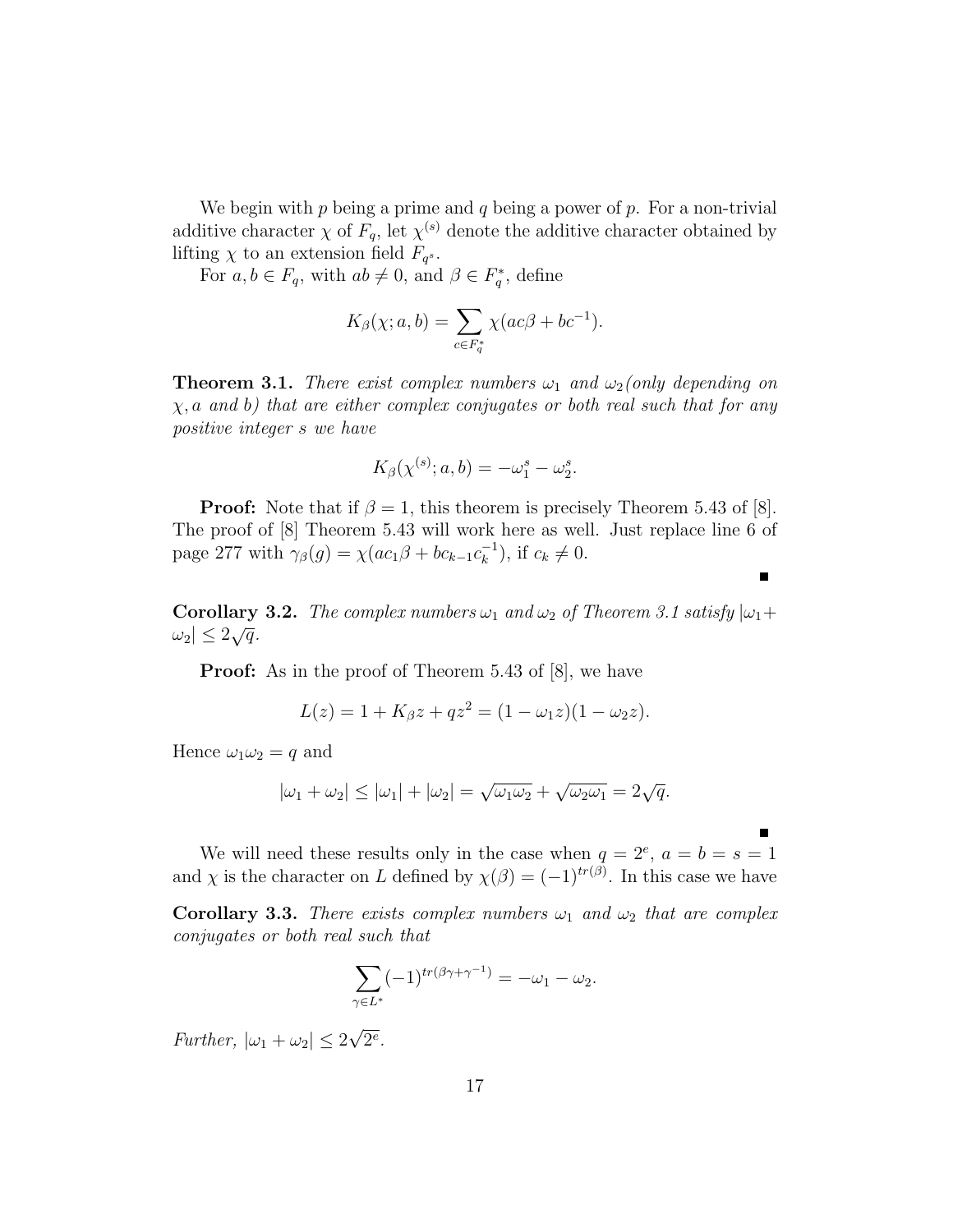For  $\beta \in L$ , let  $\Psi_{\beta}$  denote the linear map  $\Psi_{\beta}: L \to F$ , defined by  $\Psi_{\beta}(\gamma) =$ tr( $\beta \gamma$ ). Further, let  $L_0^{-1} = {\beta^{-1} \in L^* : \beta \in L_0}.$ 

The next proposition was inspired by the proof of [13] Theorem 2.

**Proposition 3.4.** For  $\beta \in L^*$ , we have

$$
|L_0^{-1} \cap Ker \Psi_{\beta}| \ge \frac{1}{4}(2^e - 3 - 2\sqrt{2e}).
$$

Proof:

$$
|L_0^{-1} \cap Ker \Psi_{\beta}| = \sum_{\gamma \in L^*} (\frac{1}{2} \sum_{a \in \mathbb{F}_2} (-1)^{\gamma tr(\gamma \beta)}) (\frac{1}{2} \sum_{b \in \mathbb{F}_2} (-1)^{b tr(\gamma^{-1})})
$$
  
\n
$$
= \frac{1}{4} \sum_{\gamma \in L^*} [(-1)^0 + (-1)^{tr(\gamma \beta)}] [(-1)^0 + (-1)^{tr(\gamma^{-1})}]
$$
  
\n
$$
= \frac{1}{4} (\sum_{\gamma \in L^*} 1 + \sum_{\gamma \in L^*} (-1)^{tr(\gamma \beta)} + \sum_{\gamma \in L^*} (-1)^{tr(\gamma^{-1})} + \sum_{\gamma \in L^*} (-1)^{tr(\gamma \beta + \gamma^{-1})}
$$
  
\n
$$
= \frac{1}{4} [(2^e - 1) + (-1) + (-1) - (\omega_1 + \omega_2)]
$$
  
\n
$$
\geq \frac{1}{4} (2^e - 3 - |\omega_1 + \omega_2|) \geq \frac{1}{4} (2^e - 3 - 2\sqrt{2^e})
$$

by Corollary 3.3.

Е

### 3.2 The bound

We begin this section with d arbitrary but will later restrict  $d = 2<sup>k</sup> - 1$ , for some positive integer  $k$ . This is a case where the Gauss sums have not been computed.

For each  $a \in \mathcal{C}$ , define the  $r \times r$  matrix  $ST_a$  by  $ST_a(b, c) = T(a, b, -c)$ . Notice that  $ST_a(c, b) = T(a, c, -b) = T(a, b, -c) = ST_a(b, c)$ , by Lemma 2.16. Hence  $ST_a$  is a symmetric matrix. Consider the quadratic form  $Q_a(x)$  =  $x^T S T_a x$  and recall that  $v = [A_b]_{b \in \mathcal{C}}$ .

**Proposition 3.5.** The first column of E is given by  $E(a, 0) = A_{-a}$  and the first column of  $E^2$  is given by  $E^2(a,0) = Q_a(v)$ .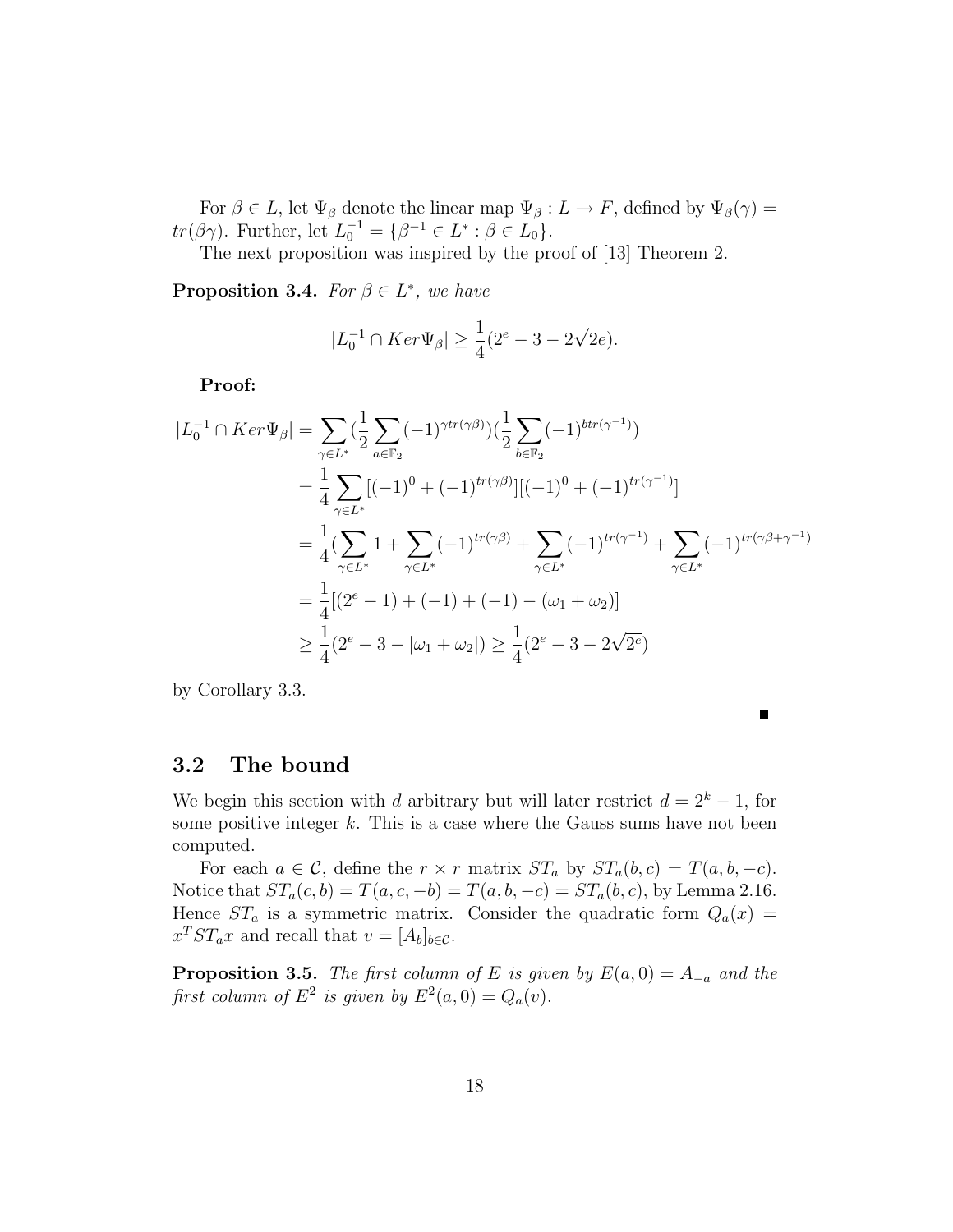**Proof:** First notice that  $|0H| = 1$  and

$$
D(a, b, 0) = |(0 - aH) \cap bH| = \begin{cases} | - aH| & \text{if } b \in -aH \\ 0 & \text{otherwise} \end{cases}.
$$

Consequently,

$$
E(a,0) = \frac{|0H|}{|aH|} \sum_{b \in C} A_b D(a,b,0) = \frac{1}{|aH|} (A_{-a}|-aH|) = A_{-a}.
$$

For the second part notice that

$$
E^{2}(a, 0) = \sum_{c \in C} E(a, c)E(c, 0) = \sum_{c \in C} \sum_{b \in C} A_{b}A_{-c}T(a, b, c)
$$

by the first part of this proposition and Propostion 2.17. Consequently,

$$
E^2(a,0) = \sum_{c \in \mathcal{C}} \sum_{b \in \mathcal{C}} A_b A_{-c} T(a,b,c) = \sum_{c \in \mathcal{C}} \sum_{b \in \mathcal{C}} A_b A_{-c} S T_a(b,-c)
$$
  
= 
$$
\sum_{c \in \mathcal{C}} \sum_{b \in \mathcal{C}} A_b S T_a(b,c) A_c = v^T S T_a v = Q_a(v).
$$

П

**Lemma 3.6.**  $Q_a(j) = d$ .

**Proof:** First notice that the  $b^{th}$  entry of  $ST_a j$  is

$$
(ST_a j)_b = \sum_{c \in C} ST_a(b, c) = \sum_{c \in C} T(a, b, -c) = \sum_{c \in C} T(a, b, c)
$$
  
= 
$$
\sum_{c \in C} |(a + bH) \cap cH| = |a + bH| = |bH|.
$$

Hence,

$$
Q_a(j) = j^T S T_a j = \sum_{b \in \mathcal{C}} (S T_a j)_b = \sum_{b \in \mathcal{C}} |bH| = d.
$$

Now consider the case when  $d = 2<sup>k</sup> - 1$  for some positive interger k. It is easy to see that  $e = k$  in this case.

Proposition 3.7.  $v = [(-1)^{tr(\alpha^b)}]_{b \in \mathcal{C}}$ .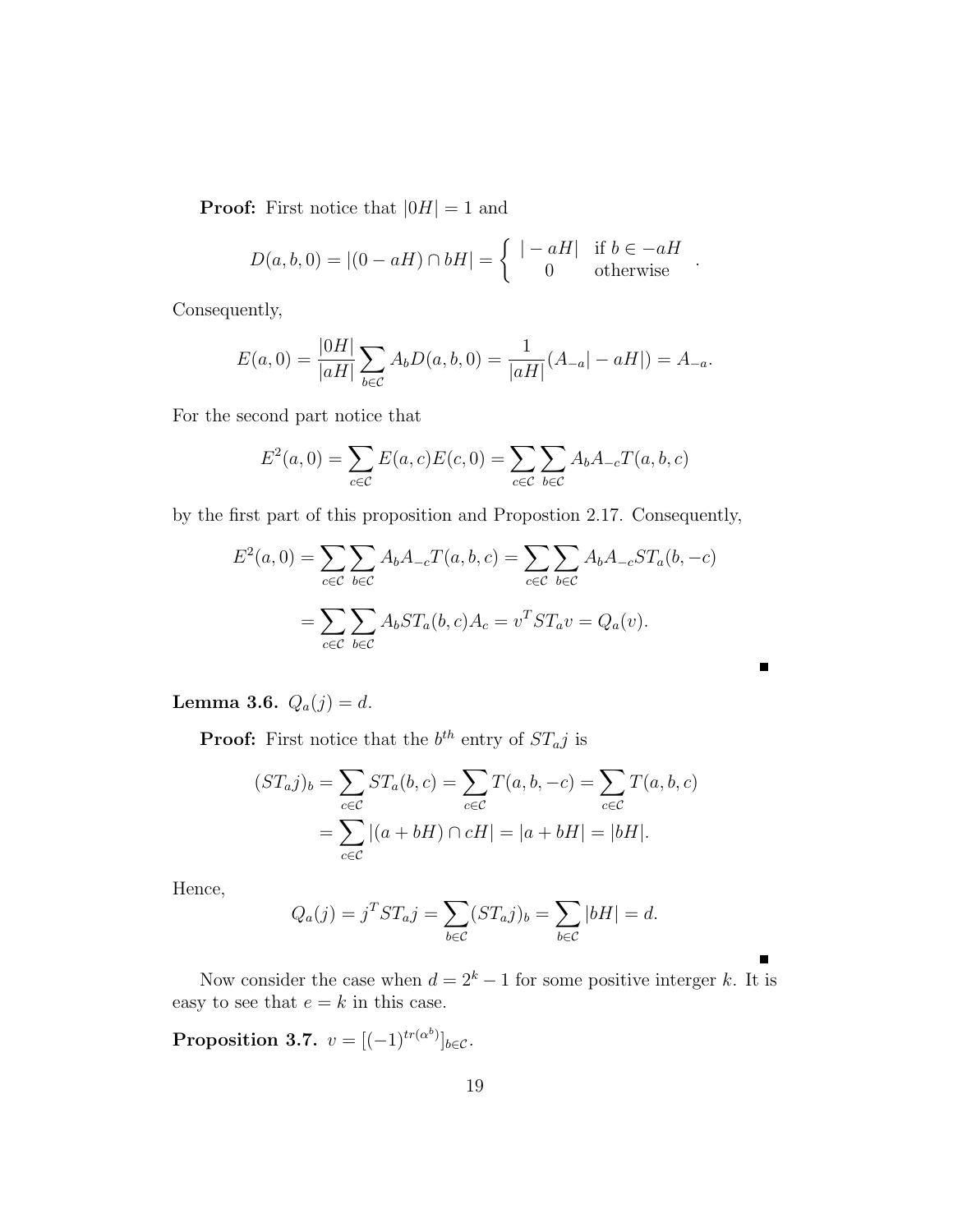Proof:

$$
A_b = \sum_{i=0}^{[(2^e-1)/d]-1} (-1)^{tr(\alpha^{b+di})} = \sum_{i=0}^{0} (-1)^{tr(\alpha^{b+di})} = (-1)^{tr(\alpha^b)}.
$$

Write  $v = j + 2v_1$ , where  $v_1 = [-tr(\alpha^b)]_{b \in \mathcal{C}}$ . Further, set  $\mathcal{C}_0 = \{c \in \mathcal{C}$ :  $tr(\alpha^c) = 0$ } and  $\mathcal{C}_1 = \{c \in \mathcal{C} : tr(\alpha^c) = 1\}.$ 

**Theorem 3.8.** The first column of  $E^2$  becomes:

$$
E^{2}(a, 0) = 4(|L_{0}^{-1} \cap Ker \Psi_{\alpha^{-a}}| - 2^{k-2}) + 3.
$$

Proof:

$$
E^{2}(a, 0) = Q_{a}(v) = Q_{a}(j + 2v_{1}) = Q_{a}(j) + 4B_{a}(j, v_{1}) + 4Q_{a}(v_{1})
$$

$$
= d + 4(j^{T}ST_{a}v_{1} + v_{1}^{T}ST_{a}v_{1}) = d + 4((j^{T} + v_{1}^{T})ST_{a}v_{1})
$$
(\*)

where we have used Lemma 3.6 for the fourth equality above. Now  $j^T + v_1^T =$  $[1 - tr(\alpha^b)]_{b \in \mathcal{C}}$  and

$$
1 - tr(\alpha^b) = \begin{cases} 0 & \text{if } tr(\alpha^b) = 1 \\ 1 & \text{if } tr(\alpha^b) = 0 \end{cases}
$$

hence

$$
(jT + v1T)STa = [\sum_{b \in C_0} STa(b, c)]c \in C
$$

and

$$
(jT + v1T)STav1 = -\sum_{c \in C_1} \sum_{b \in C_0} ST_a(b, c) = \sum_{c \in C_1} \sum_{b \in C_0} |(a + bH) \cap -cH|
$$

= 
$$
|\{bh : tr(\alpha^b) = 0, a + bh \in -cH \text{ for some } c \text{ with } tr(\alpha^c) = 1\}|
$$
  
\n=  $|\{\beta \in L_0^*: \alpha^{-a}\beta^{-1} = \gamma \text{ for some } \gamma \notin L_0\}| = |\{\beta \in L_0^*: tr(\alpha^{-a}\beta^{-1}) = 1\}|$   
\n=  $2^{k-1} - 1 - |\{\beta \in L_0^*: tr(\alpha^{-a}\beta^{-1}) = 0\}|$   
\n=  $2^{k-1} - 1 - |L_0^{-1} \cap Ker \Psi_{\alpha^{-a}}|$ . (\*)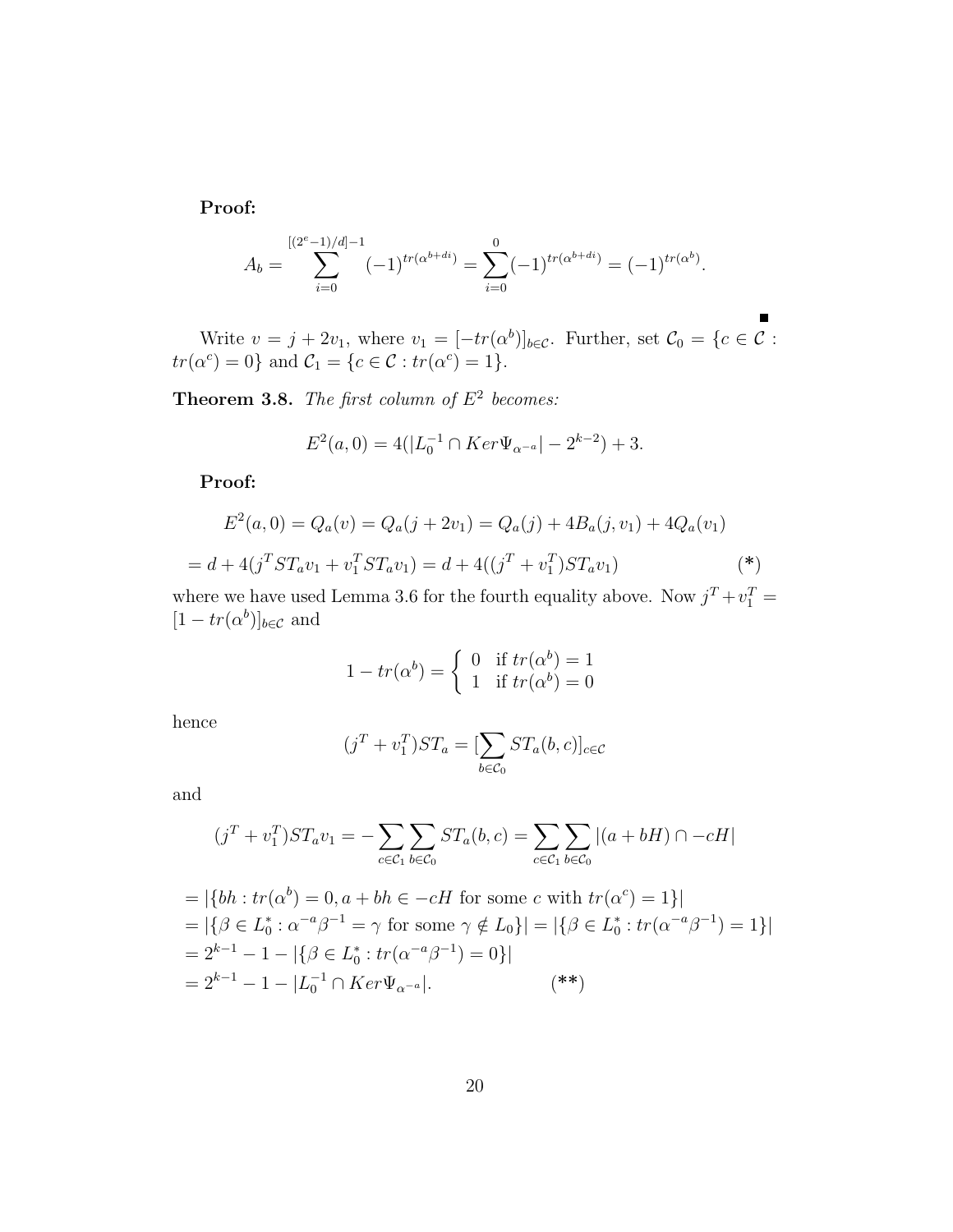Combining  $(*)$  and  $(**)$  we obtain

$$
E^{2}(a, 0) = d - 4(2^{k-1} - |L_{0}^{-1} \cap Ker \Psi_{\alpha^{-a}}| - 1)
$$
  
= 2^{k} - 1 - 2^{k+1} + 4|L\_{0}^{-1} \cap Ker \Psi\_{\alpha^{-a}}| + 4  
= -2^{k} + 4|L\_{0}^{-1} \cap Ker \Psi\_{\alpha^{-a}}| + 3  
= 4(|L\_{0}^{-1} \cap Ker \Psi\_{\alpha^{-a}}| - 2^{k-2}) + 3.

**Theorem 3.9.** Let  $c(x)$  be an irreducible polynomial over  $\mathbb{F}_2$  of degree 2k and order  $2^k + 1$ . The minimal weight of the irreducible code **C** based on  $c(x)$ is no smaller than the ceiling of  $2^{k-1} - 2^{k/2} + 1/2$ .

**Proof:** From Theorem 2.14, we have that the non-zero weights of **C** are given by  $\frac{1}{2d}(2^{se}j - E^s v_0)$ . Using Corollary 2.19 and Theorem 3.8 we obtain

$$
\frac{1}{2d}(2^{se}j - E^s v_0) = \frac{1}{2d}(2^{2k}j + d[E^2(a, 0)]_{a \in C} - j) = \frac{1}{2}((2^k + 1)j + [E^2(a, 0)]_{a \in C})
$$

$$
= [\frac{1}{2}(2^k + 1 + 4|L_0^{-1} \cap Ker \Psi_{\alpha^{-a}}| - 2^k + 3)]_{a \in C}
$$

$$
= [2 + 2|L_0^{-1} \cap Ker \Psi_{\alpha^{-a}}|]_{a \in C}.
$$

Hence, the minimal weight of **C** is  $2(|L_0^{-1} \cap Ker \Psi_{\beta}| + 1)$ , for some  $\beta \in L^*$ . But by Proposition 3.4,  $2(|L_0^{-1} \cap Ker \Psi_{\beta}| + 1) \geq 2(\frac{1}{4}(2^e - 3 - 2))$ √  $(2^e) + 1 =$ 1  $\frac{1}{2}2^e$  – √  $2^e + \frac{1}{2} = 2^{k-1} - 2^{k/2} + \frac{1}{2}$  $\frac{1}{2}$ . Since the minimal weight is an integer, the result follows.

Let B be the ceiling of  $2^{k-1} - 2^{k/2} + 1/2$ . We have computed the exact minimal weight of C for  $k = 2, \ldots, 10$ . For  $k = 3, 5, 7, 9$ , the minimal weight is B. For  $k = 2, 4, 6, 8, 10$ , the minimal weight is  $B + 1$ . Hence, we make the following

Conjecture: The minimal weight of C is

$$
\left\{\n \begin{array}{ll}\n B & \text{if } k \text{ is odd} \\
B+1 & \text{if } k \text{ is even}\n \end{array}\n\right..
$$

## 4 Other Applications

A kth order linear recurrence

$$
(s) \qquad s_{m+k} = a_{k-1}s_{m+k-1} + \cdots + a_1s_{m+1}a_0s_m
$$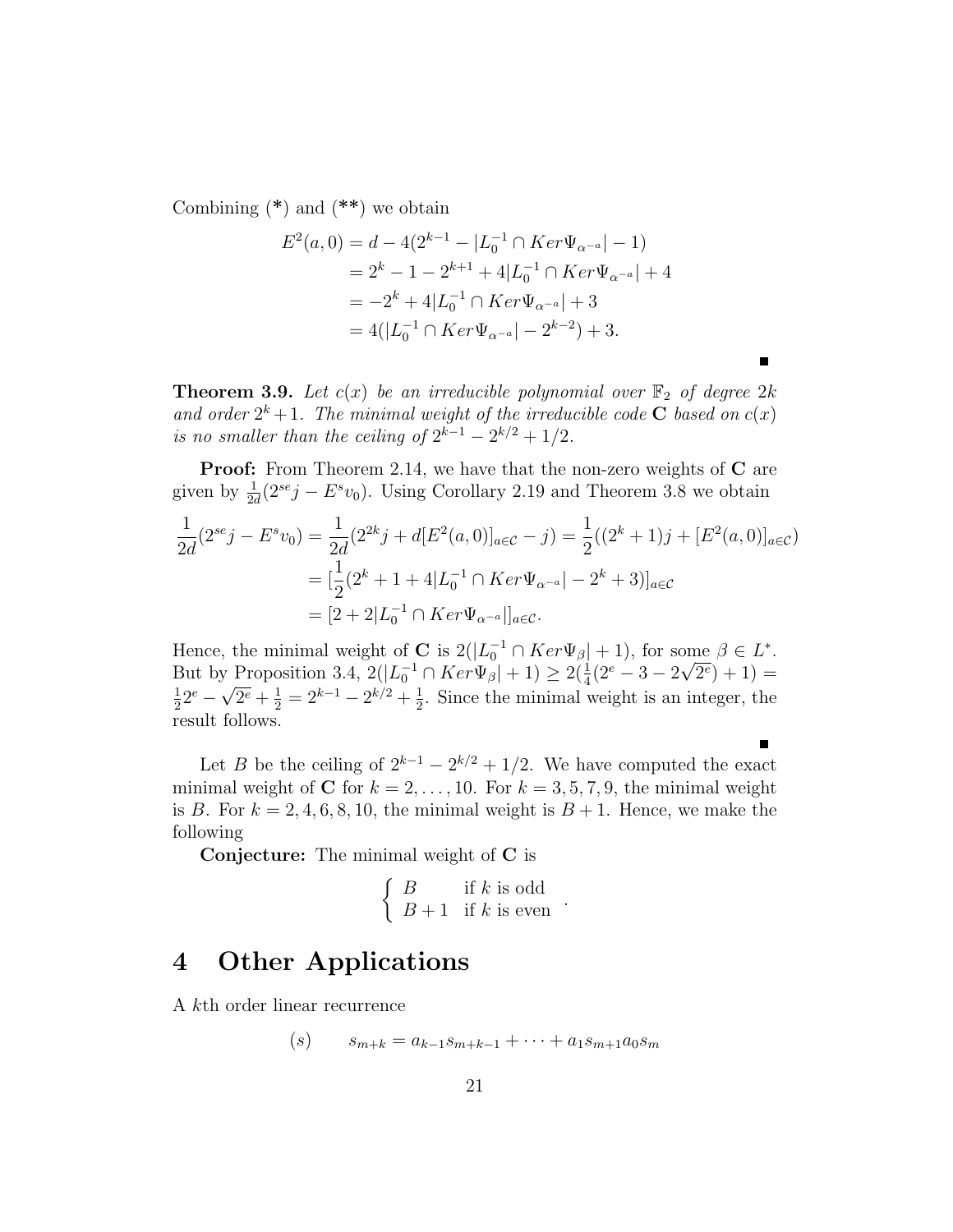(each  $a_i \in \mathbb{F}_2$ ) together with a vector of initial values  $I = (s_0, s_1, \ldots, s_{k-1})$ determine an infinite sequence  $(s, I)$ . We assume that the characteristic polynomial  $c(x)$  of  $(s)$  is irreducible. Then  $(s, I)$  is periodic with period  $n = \text{ord}(c(x))$ . We denote the terms of one period by  $\pi(s, I)$ .

Let  $m(x)$  be the reciprocal of  $c(x)$  and let C be the irreducible code generated by  $(x^{n} - 1)/m(x)$ . Then the codewords of **C** are precisely the periods  $\pi(s, I)$  as I runs over  $\mathbb{F}_2^k$ , a result that goes back at least to [1] and can be found in [8], p. 485. We get immediately:

**Theorem 4.1.** Let (s) be an irreducible linear recurrence of order se and period  $n = (2^{se} - 1)/d$  and let I be a non-zero vector of initial values. Then the number of occurrences of 0 in one period of  $(s, I)$  is  $n - \alpha$ , where  $\alpha$  is a non-zero weight of C.

**Remark:** [8] has bounds on  $Z_s(0)$ , the number of zeros in one period of  $(s)$ , namely,

$$
\left| Z_s(0) - \frac{(2^{se-1} - 1)n}{2^k - 1} \right| \le \frac{1}{2} (1 - \frac{n}{2^{se} - 1}) 2^{se/2}.
$$

This bound is excellent in the sense that both the upper and lower bounds are achieved. However, relatively few of the values in this range arise as  $Z_s(0)$ .

**Example 2:** Suppose  $se = 10$  and  $n = 341$ . Then  $d = 3, e = 2$  and  $s = 5$ . By Theorem 2.22, the non-zero weights of C are 176 and 160. Then by Theorem 4.1,  $Z_s(0)$  is 165 or 181. Compare this with the bound from [8], which gives

$$
159.7 \le Z_s(0) \le 181.
$$

Of the 22 values in this range, only two can occur as  $Z_s(0)$ . In fact, both values of 165, 181 do occur. For

$$
c(x) = x^{10} + x^3 + x^2 + x + 1
$$

(which is irreducible of order 341) we get  $Z_s(0) = 165$ . And for

$$
c(x) = x^{10} + x^4 + x^3 + x^2 + 1
$$

(also irreducible of order 341) we get  $Z_s(0) = 181$ .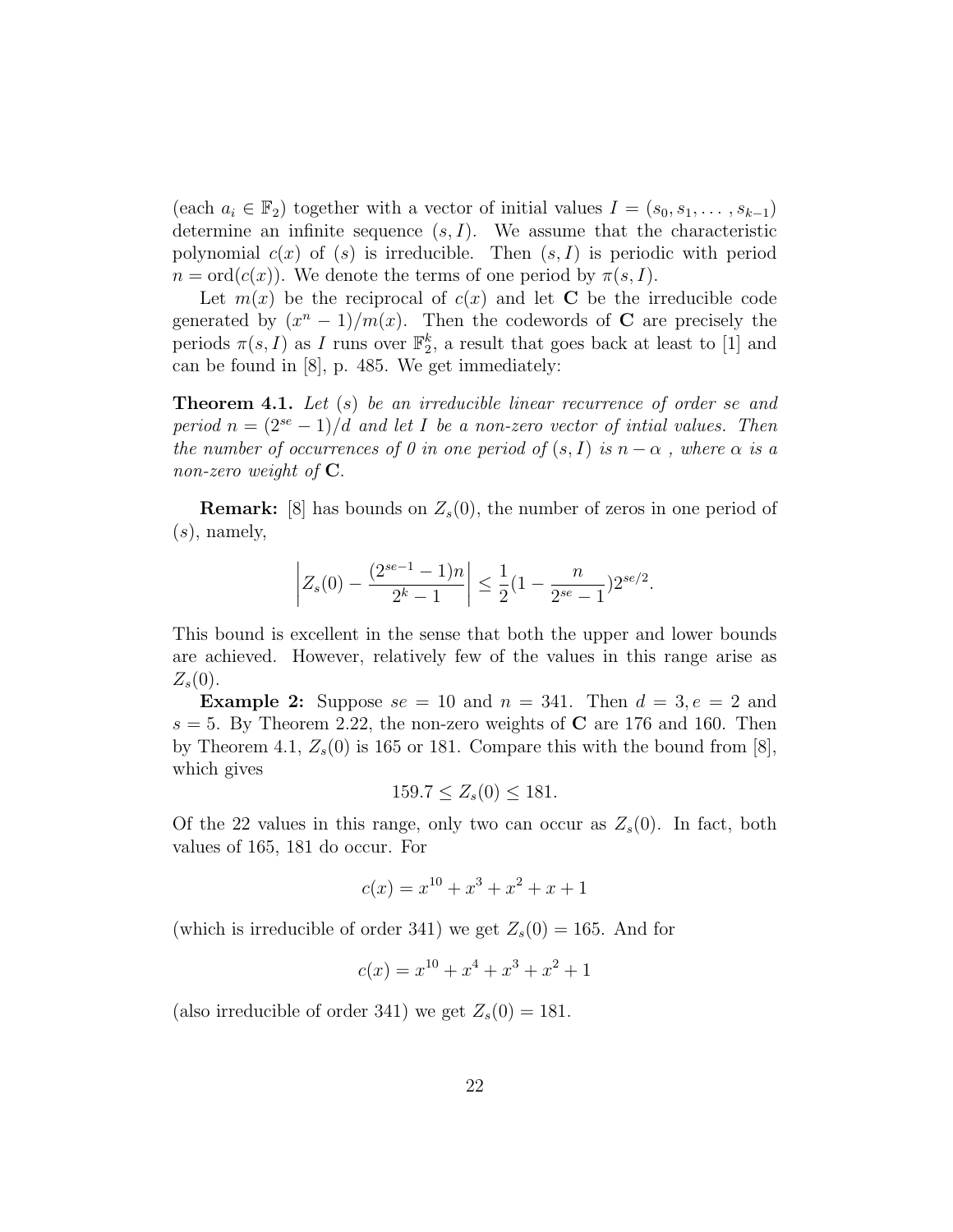Now we consider diagonal equations. Let N denote the number of solution in  $K$  to the diagonal equation

$$
\sum_{i=1}^{s} x_i^d = 0.
$$

In [16] and [17], Wolfman gives a direct connection between diagonal equations and irreducible codes. His result may be stated as:

**Theorem 4.2.** Let  $c(x)$  be an irreducible polynomial over  $\mathbb{F}_2$  of degree se and order  $n = (2^{se} - 1)/d$ . Further, let **C** be the irreducible code based on  $c(x)$  and let  $n_i$  be the number of codewords in **C** of weight i. Then

$$
N = \frac{1}{2^{se}} \sum_{i=0}^{n} n_i (2^{se} - 2di)^s.
$$

**Example 3:** From Example 1 we see that the number of solutions in  $\mathbb{F}_{2^{16}}$  to the equation

$$
x_1^{51} + x_2^{51}
$$

is then

$$
\frac{1}{2^{16}}[1285(2^{16} - 102 \cdot 704)^2 + 10280(2^{16} - 102 \cdot 664)^2
$$
  
+10280(2<sup>16</sup> - 102 \cdot 648)<sup>2</sup> + 10280(2<sup>16</sup> - 102 \cdot 632)<sup>2</sup>  
+20560(2<sup>16</sup> - 102 \cdot 640)<sup>2</sup> + 2570(2<sup>16</sup> - 102 \cdot 672)<sup>2</sup>  
+10280(2<sup>16</sup> - 102 \cdot 616)<sup>2</sup>] = 3276750,

and the number of solutuions in  $\mathbb{F}_{2^{24}}$  to the equation

$$
x_1^{51} + x_2^{51} + x_3^{51}
$$

is 25735845156840.

# References

[1] N. M. Abramson, Error-correcting codes from linear sequential circuits, 1961 Information Theory (Symposium, London, 1960) Butterworths, Washington DC, 22-40.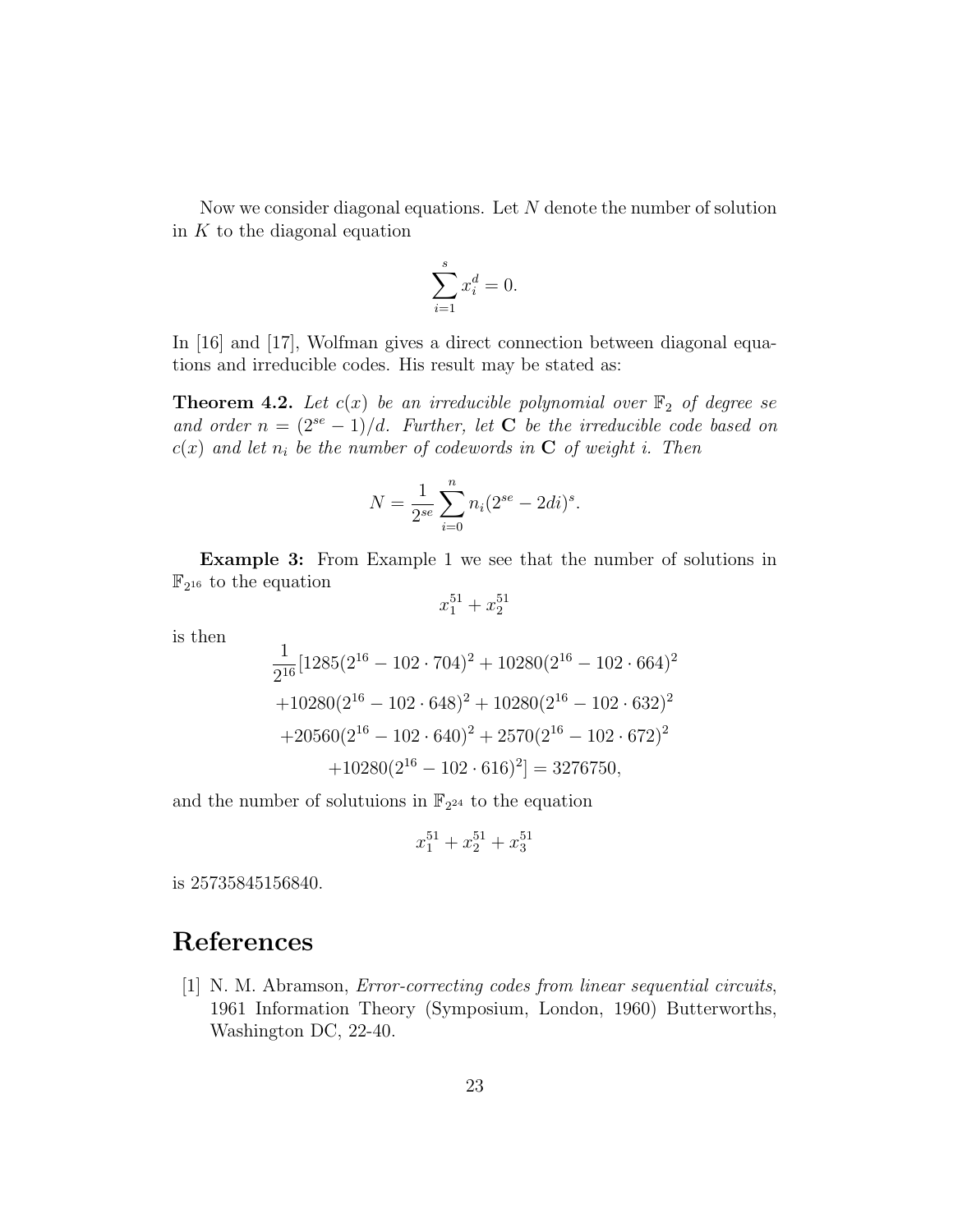- [2] L. D. Baumert and R. J. McEliece, Weights of irreducible codes, Information and Control 20 (1972), 158-175.
- [3] L. D. Baumert and J. Mykkelveit, Weight distribution of some irreducible cyclic codes, D.S.N. Report 16 (1973), 128-131.
- [4] P. Delsarte and J.-M. Goethals, Irreducible binary codes of even dimension, 1970 Proc. Second Chapel Hill Conf. on Combinatorial Mathematics and its Applications, Univ. North Carolina, Chapel Hill, NC,(1970), 100-113.
- [5] H. Hasse and H. Davenport, Die Nullstellen der Konguenzzetafunktion in gewissen zyklischen Fällen, J. Reine Angew. Math. 172 (1934), 151-182.
- [6] L. Ireland and M. Rosen, A Classical Introduction to Modern Number Theory (second edition), Graduate Texts in Math. 84 , Springer-Verlag, New York/Berlin 1992.
- [7] P. Langevin, Calculs de certaines sommes de Gauss, J. Number Theory 63 (1997), 59-64.
- [8] R. Lidl and H. Niederreiter, Finite Fields (second edition), Encyclopedia of Mathematics 20 , Cambridge University Press, Cambridge, 1997.
- [9] J. MacWilliams and N. J. A. Sloane, The Theory of Error Correcting Codes, North Holland, Amsterdam/New York, 1977.
- [10] R. J. McEliece, On periodic sequences from  $GF(q)$ , J. Combinatorial Theory Ser. A 10 (1971), 80-91.
- [11] R. J. McEliece, Irreducible cyclic codes and Gauss sums, Math Centre Tracts 55 (1974), 179-196.
- [12] R. J. McEliece and H. Rumsey, Jr., Euler products, cyclotomy and coding, J. Number Theory 4 (1972), 302-311.
- [13] H. Niederreiter, An enumeration formula for certain irreducible polynomials with an application to the construction of irreducible polynomials over the binary field, AAECC 1 (1990), 119-124.